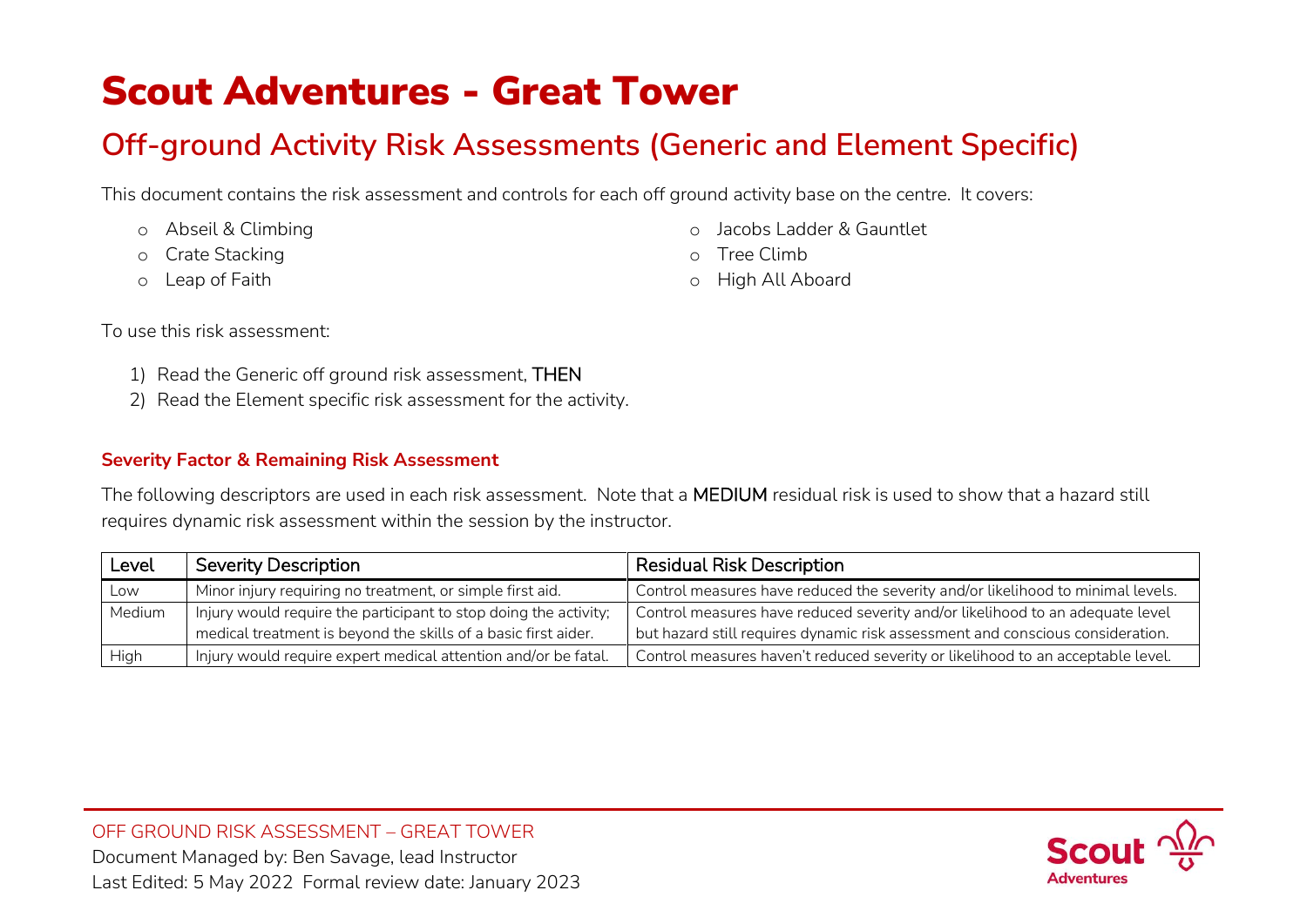# Generic Off ground Risk Assessment

# **Great Tower**

!

- o This document should be used in conjunction with the Element Specific Risk Assessment for off ground activities.
- o A qualified rescuer must be on site and contactable during all high ropes activities.

| <b>Hazards</b>                                 | Who may be<br>harmed? | Foreseeable<br>Severity | <b>Control Measures in Place</b>                                                                                                                                          | Residual<br><b>Risk</b> |
|------------------------------------------------|-----------------------|-------------------------|---------------------------------------------------------------------------------------------------------------------------------------------------------------------------|-------------------------|
| Injury caused by fall                          | Participant.          | High.                   | Instructors are trained and assessed by competent persons.                                                                                                                | Low.                    |
| from height.                                   |                       |                         | Instructor safety system is in place to protect them from a fall.                                                                                                         |                         |
|                                                |                       |                         | Approved safety systems and procedures are in place to protect participants<br>and ensure they are always safeguarded from falling - including safe routes<br>and PPE.    |                         |
|                                                |                       |                         | On belay elements slippery hitch with tension taken out of the rope to be tied<br>at in rope. Safety knot height is calculated as 10% of the total rope in the<br>system. |                         |
|                                                |                       |                         | Participants are briefed and shown at the start of the session on the process of<br>the activity.                                                                         |                         |
|                                                |                       |                         | The safety briefing includes explaining a waiting area to the group.                                                                                                      |                         |
| Injury caused by failure                       | Anyone in             | Medium.                 | All participants and instructors will wear a helmet throughout the activity.                                                                                              | Low.                    |
| of equipment/ base/<br>surroundings, including | Vicinity.             |                         | Activity will be set up in line with activity procedure document including<br>functional checks before use.                                                               |                         |
| object falling from<br>height.                 |                       |                         | Participants are told to remove all objects from their pockets at the start of the<br>session.                                                                            |                         |
|                                                |                       |                         | All safety equipment is inspected on a daily, quarterly, and annual basis with<br>appropriate records kept.                                                               |                         |
|                                                |                       |                         | All structures, trees and anchor bolts are checked on an annual basis by a<br>competent person.                                                                           |                         |

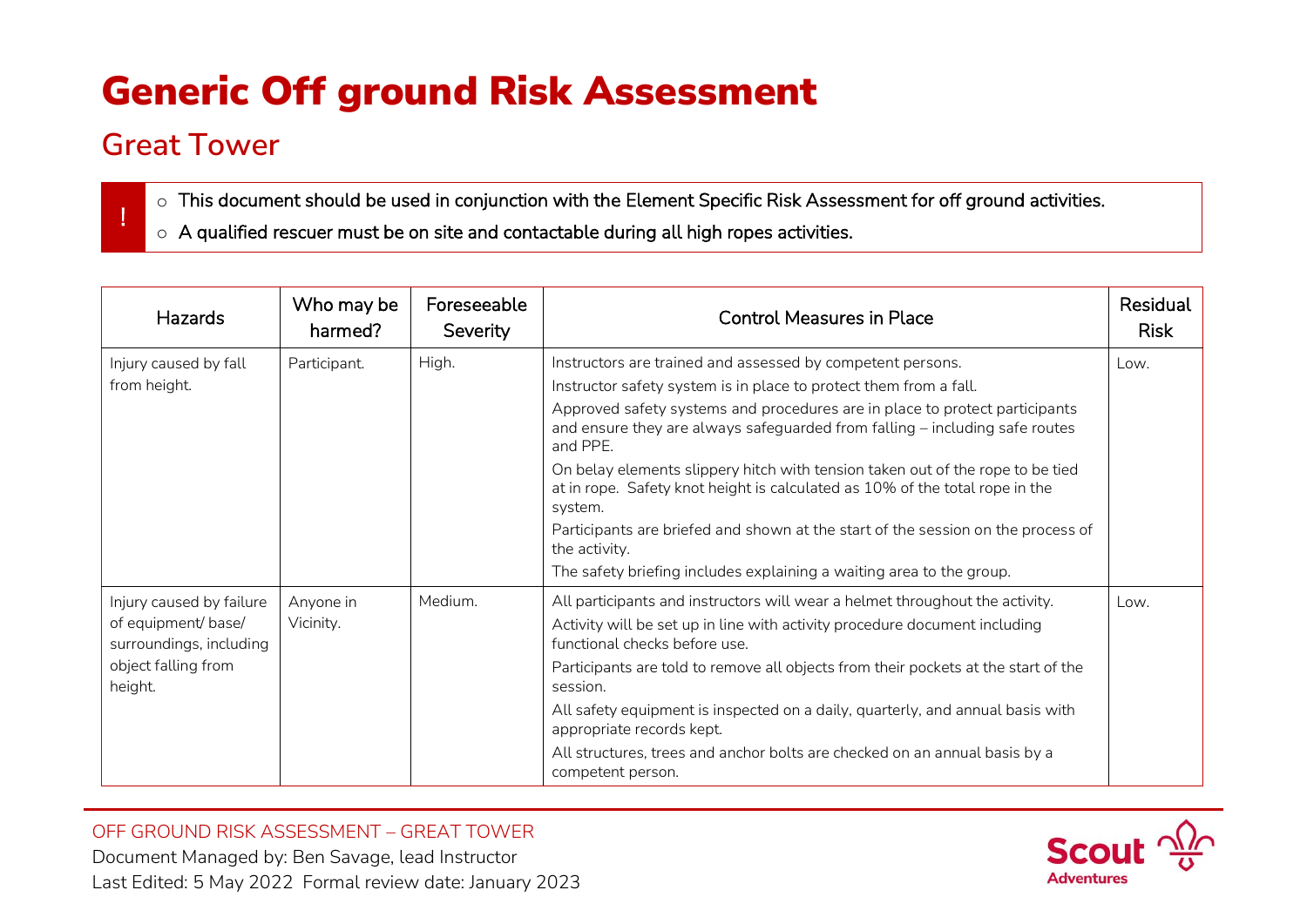| Hazards                                         | Who may be<br>harmed?  | Foreseeable<br>Severity | <b>Control Measures in Place</b>                                                                                                                                   | Residual<br><b>Risk</b> |
|-------------------------------------------------|------------------------|-------------------------|--------------------------------------------------------------------------------------------------------------------------------------------------------------------|-------------------------|
| Slips and trips caused<br>by uneven surfaces.   | Anyone in<br>Vicinity. | Medium.                 | Careful consideration of route to and from activity, and make participants aware<br>of any hazards within base area.                                               | Low.                    |
|                                                 |                        |                         | All unused equipment and ropes are kept tidy, or away in the appropriate store.                                                                                    |                         |
|                                                 |                        |                         | Participants are instructed to wear appropriate footwear with no open toed or<br>slip on shoes.                                                                    |                         |
| Injury caused by<br>entrapment including        | Participant.           | High.                   | At the start of the session, participants are instructed to tie long hair back and<br>remove any dangling jewellery from their ears or around their necks/ wrists. | Low.                    |
| strangulation.                                  |                        |                         | All loose items of clothing are removed.                                                                                                                           |                         |
|                                                 |                        |                         | All harnesses are checked when they are put on and again before the<br>participant completes the activity.                                                         |                         |
|                                                 |                        |                         | Ropes are checked so as not to cause injury through strangulation.                                                                                                 |                         |
| Injury resulting from<br>unsupervised use of    | Anyone in<br>vicinity. | High.                   | Where possible operational equipment is removed or made inaccessible when<br>not supervised.                                                                       | Low.                    |
| equipment.                                      |                        |                         | Visual deterrents used where deemed to benefit - e.g. Signage, Fences.                                                                                             |                         |
| Injury resulting from<br>participation in the   | Participant.           | Medium.                 | Participants are fully briefed in how to be safe during the activity and this will be<br>monitored by the instructor throughout the activity.                      | Low.                    |
| activity.                                       |                        |                         | All staff are first aid trained.                                                                                                                                   |                         |
|                                                 |                        |                         | All activities have a first aid kit and a radio or mobile phone to contact help.                                                                                   |                         |
| Injury resulting from<br>environmental/weather  | Entire Group.          | Medium.                 | If thunder is heard or lightening seen then the activity should stop immediately.<br>The activity may continue 30 minutes after the last thunder was heard.        | Low.                    |
| conditions.                                     |                        |                         | If high winds occur then the instructors ongoing risk assessment and judgement<br>will decide whether to continue with the session or put a stop to the session.   |                         |
|                                                 |                        |                         | Staff and participants should have suitable clothing during the activity.                                                                                          |                         |
|                                                 |                        |                         | Staff should be vigilant for signs of foreseeable conditions related to the<br>weather conditions and take appropriate action. E.g. Hypothermia, Dehydration.      |                         |
| Injury caused by<br>participant<br>misbehaving. | Entire Group.          | $Low$ .                 | Instructor provides a comprehensive safety briefing to all members of the group<br>including the basic rules and expectations of them during the activity.         | Low.                    |

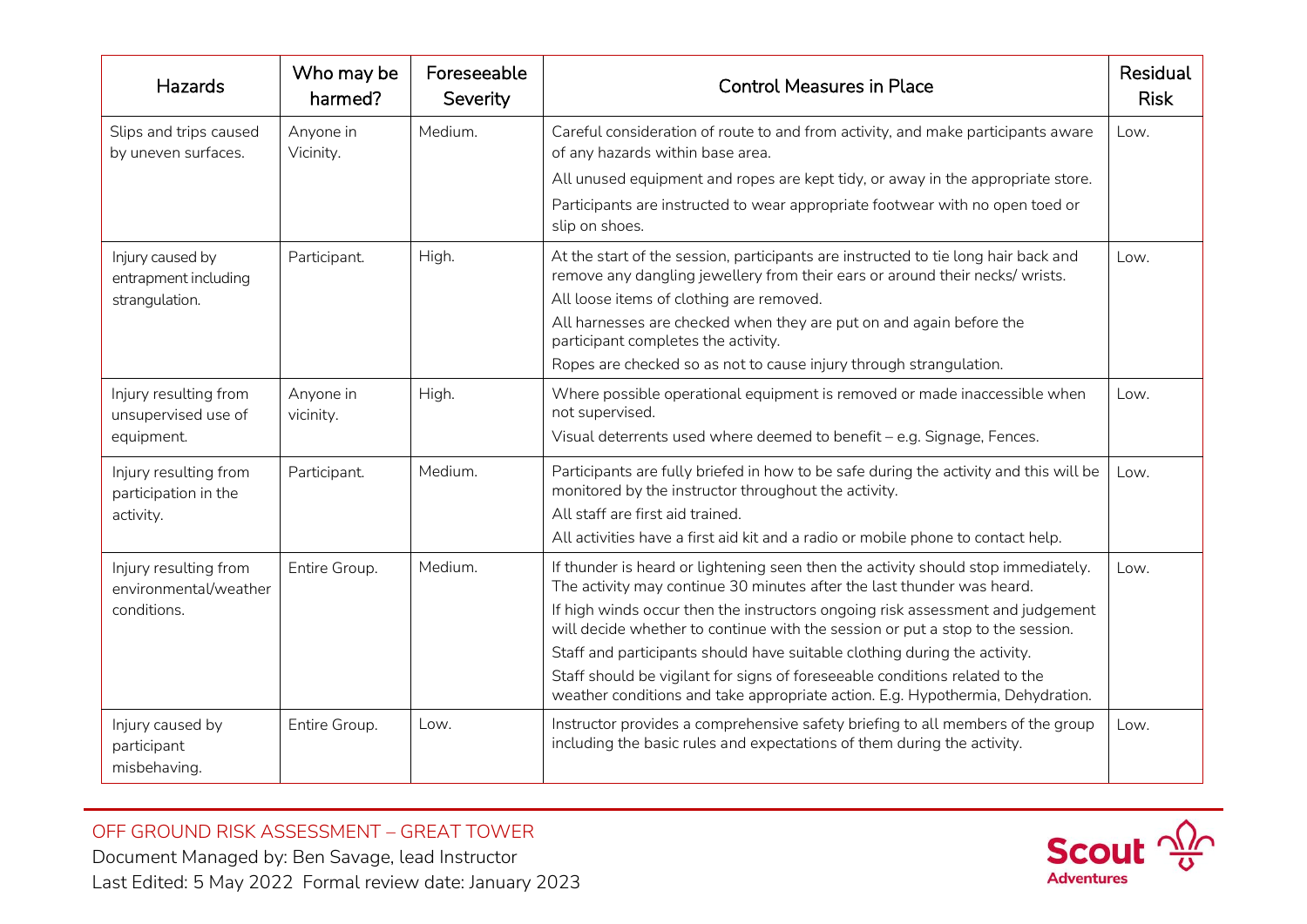| <b>Hazards</b>                                | Who may be<br>harmed? | Foreseeable<br>Severity | <b>Control Measures in Place</b>                                                                                                                                   | Residual<br><b>Risk</b> |
|-----------------------------------------------|-----------------------|-------------------------|--------------------------------------------------------------------------------------------------------------------------------------------------------------------|-------------------------|
|                                               |                       |                         | The adult or leader with the group is responsible for the group's behaviour<br>whilst they are on the session.                                                     |                         |
| Clients with additional<br>abilities or needs | <b>Entire Group</b>   | Medium                  | Prior to session, check Cinolla booking system or consult Lead Instructor for<br>information. During activity, consult visiting Leader for advice and information. | Low                     |

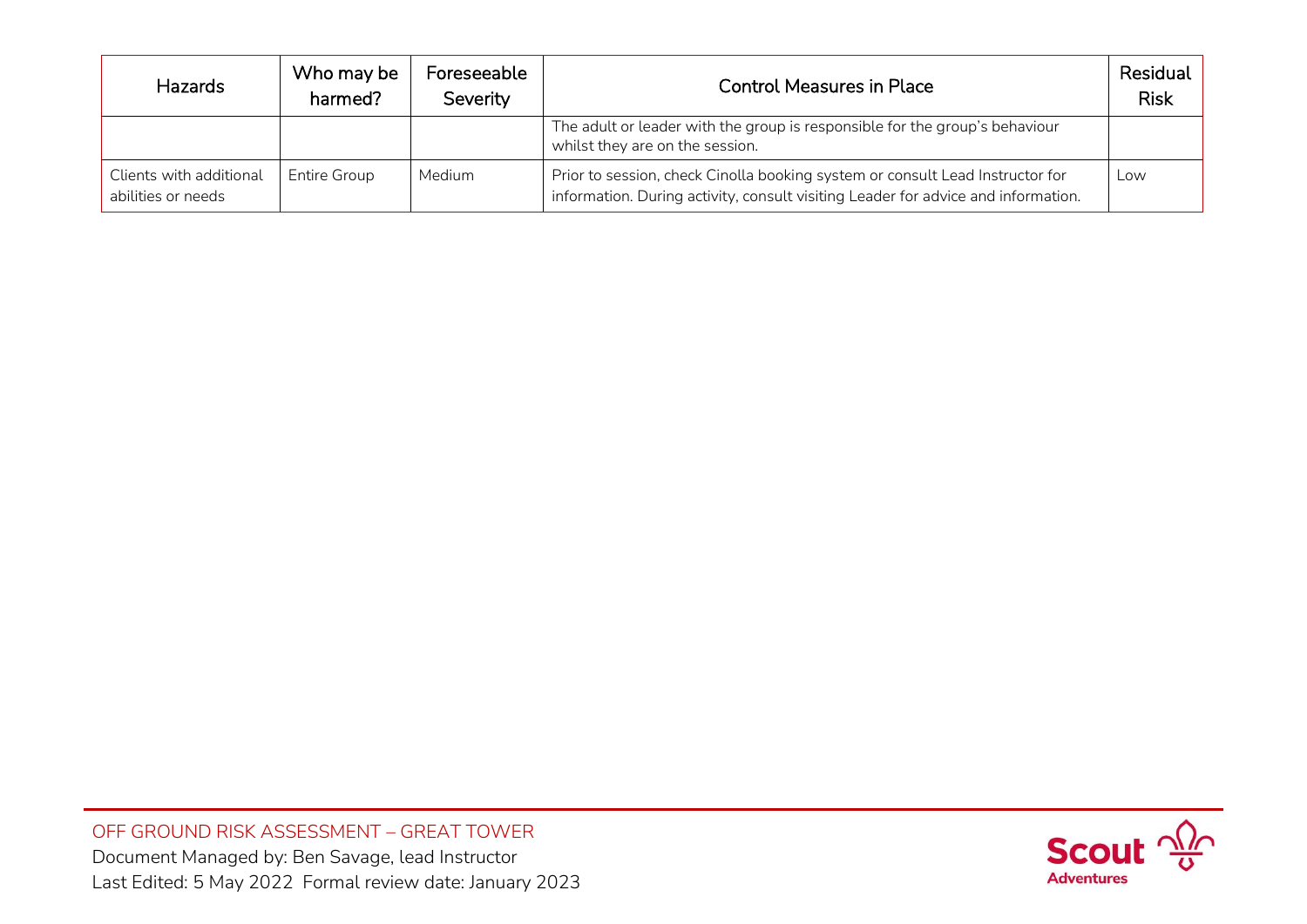# **Great Tower**

!

- o This document should be used in conjunction with the Generic Risk Assessment for off ground activities.
- o A qualified rescuer must be on site and contactable during all high ropes activities.

# **Climb & Abseil – Juniper Crag & Secret Crag**

| <b>Hazards</b>                                            | Who may be<br>harmed?           | Foreseeable<br>Severity | <b>Control Measures in Place</b>                                                                                                                                                          | Residual<br><b>Risk</b> |
|-----------------------------------------------------------|---------------------------------|-------------------------|-------------------------------------------------------------------------------------------------------------------------------------------------------------------------------------------|-------------------------|
| Injury from falling over<br>the edge in climbing          | Participants and<br>instructors | High                    | Instructors to use tracers to put ropes up, no need to operate at the top.<br>Participant briefed in the waiting area and to not walk to the top of the crag.                             | <b>Medium</b>           |
| Injury from falling<br>during abseil activity             | Participants and<br>instructors | High                    | Abseil session set up in line with SPA/RCI syllabus<br>Abseil instructors to keep clear boundaries and appropriate safeties.                                                              | Medium                  |
| Injury caused by<br>entrapment.                           | Participants.                   | Medium                  | Participants are briefed to keep their hands low on the abseil rope, keeping well<br>clear of the figure of 8 abseil device.                                                              | <b>Medium</b>           |
| Injury resulting from<br>other crag users.                | Anyone in<br>vicinity.          | Medium                  | Instructor to ensure effective communication with other users of the crag and<br>ensure boundaries are defined.                                                                           | Low                     |
| Falling branches or<br>rock                               | Anyone in<br>vicinity           | Low                     | Instructors to check visually any branches that may look out of the ordinary and<br>to report to DM if necessary, using daily check form. Visual check and brief<br>regarding loose rock. | <b>Medium</b>           |
| Damage to activity by<br>Storm damage causing<br>injuries | Anyone in<br>vicinity           | Medium                  | Instructors to check visually any branches that may look out of the ordinary and<br>to report to DM if necessary, using daily check form. Visual check and brief<br>regarding loose rock. | <b>Medium</b>           |

ELEMENT SPECIFIC OFF GROUND RISK ASSESSMENT – GREAT TOWER

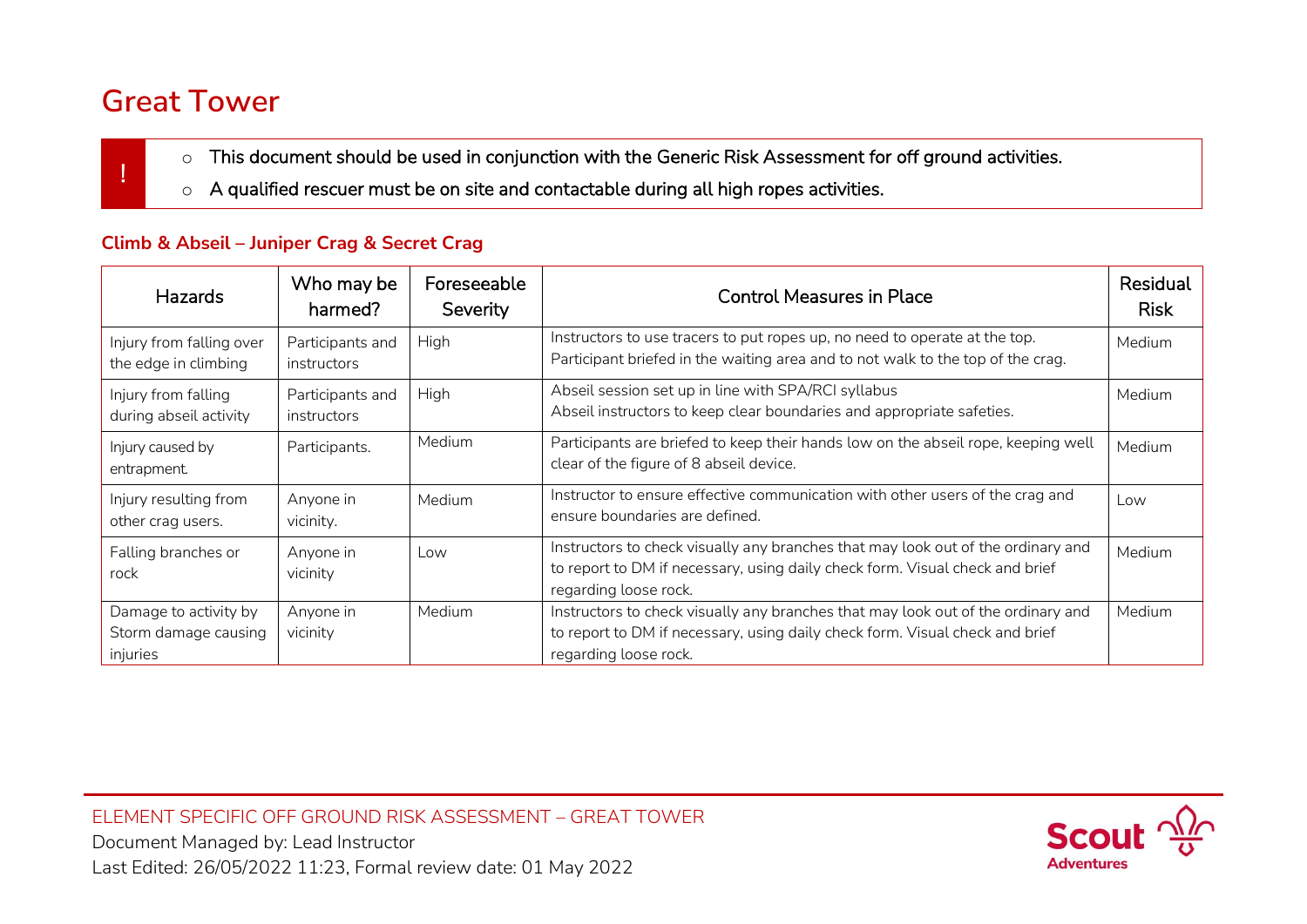## **Leap of Faith**

| Hazards                                                          | Who may be<br>harmed?     | Foreseeable<br>Severity | <b>Control Measures in Place</b>                                                                                                         | Residual<br><b>Risk</b> |
|------------------------------------------------------------------|---------------------------|-------------------------|------------------------------------------------------------------------------------------------------------------------------------------|-------------------------|
| Falling branches<br>(potentially as a result<br>of storm damage) | Anyone in the<br>Vicinity | Low.                    | Instructors to check visually any branches that may look out of the ordinary and<br>to report to DM if necessary, using daily check form | Low                     |
| Shoulder Injury.                                                 | Participant.              | Medium.                 | Participants are instructed to grab the trapeze bar with both hands and release<br>when instructed.                                      | Low.                    |
| Frozen participant on<br>platform                                | Participant               | Low                     | Rescuer on site if needed.<br>Briefing and challenge by choice encouraged.                                                               | Low                     |

# **Crate Stack**

| Hazards                                                                              | Who may be<br>harmed?  | Foreseeable<br>Severity | <b>Control Measures in Place</b>                                                                                                                                                                                                                                                                                                                        | Residual<br><b>Risk</b> |
|--------------------------------------------------------------------------------------|------------------------|-------------------------|---------------------------------------------------------------------------------------------------------------------------------------------------------------------------------------------------------------------------------------------------------------------------------------------------------------------------------------------------------|-------------------------|
| Injury caused by<br>participant falling from<br>crate when passing up<br>to climber. | Crate Passers.         | Low.                    | Crate passers only allowed to stand on one crate to extend their reach.                                                                                                                                                                                                                                                                                 | Low.                    |
| Injury caused by falling<br>crates.                                                  | Anyone in<br>vicinity. | Medium.                 | Crate passers only to pass crates or use the hook on the rope, not to throw<br>them. Crate passers briefed where to stand if crates fall.<br>Group warned of potential hazard, climbers encouraged to push crate stack<br>away from the rest of the group.                                                                                              | Medium.                 |
| Injury caused by falling<br>from height.                                             | Participant.           | Medium.                 | Instructor to build crate staircase for participants to get to safety knot height<br>safely.<br>Static rope used instead of dynamic to compensate for the movement in the wire<br>top anchor, this makes low levels falls safer.<br>Slippery hitch with tension taken out of the rope to be put in the rope when<br>climber is 5 crates from the ground | Low.                    |

ELEMENT SPECIFIC OFF GROUND RISK ASSESSMENT – GREAT TOWER

Document Managed by: Lead Instructor Last Edited: 26/05/2022 11:23, Formal review date: 01 May 2022

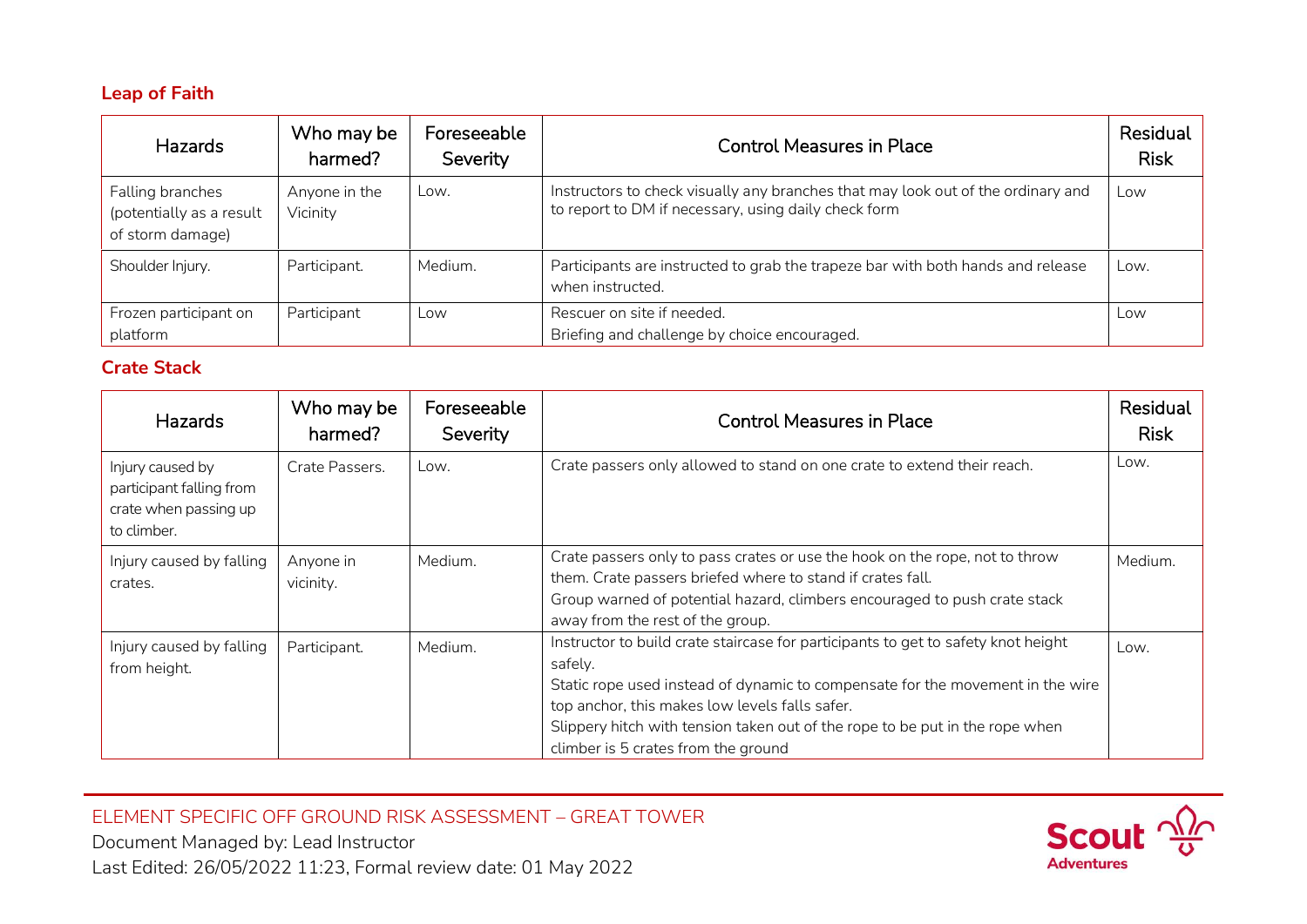## **Gauntlet & Jacobs Ladder**

| <b>Hazards</b>                       | Who may be<br>harmed?  | Foreseeable<br>Severity | <b>Control Measures in Place</b>                                                                                   | Residual<br><b>Risk</b> |
|--------------------------------------|------------------------|-------------------------|--------------------------------------------------------------------------------------------------------------------|-------------------------|
| Unsupervised use of the<br>activity. | Anyone in<br>Vicinity. | High.                   | Lower beams of the element removed and padlocked to a ground anchor when<br>not in use.                            | Low.                    |
| Injury from vertical metal<br>wire   | Participant            | Medium                  | Brief at the start of the session, to not use vertical wires when doing the<br>activity.                           | Low.                    |
| Entrapment.                          | Participant.           | Medium.                 | Participants instructed to stay on their own side of the element to prevent<br>knotting of the rope when climbing. | Low.                    |

# **High All Aboard**

| Hazards                       | Who may be<br>harmed? | Foreseeable<br>Severity | <b>Control Measures in Place</b>                                                                                                                                                                                                                                                            | Residual<br><b>Risk</b> |
|-------------------------------|-----------------------|-------------------------|---------------------------------------------------------------------------------------------------------------------------------------------------------------------------------------------------------------------------------------------------------------------------------------------|-------------------------|
| Falling on step poles         | Participants          | Medium                  | Instructor to keep ropes as tight as possible.                                                                                                                                                                                                                                              | Low                     |
| Swinging into others          | Participants          | Medium                  | Only one participant to be active in each half of the pole at a time.                                                                                                                                                                                                                       | Low                     |
| Swinging into the<br>platform | Participants          | Medium                  | When participants are on the platform instructors must insure the ropes are<br>tight, to prevent too much swing. Instructor to brief participants and make<br>them aware that this might happen and to try fend themselves of the platform<br>in the event of them coming off the platform. | <b>Medium</b>           |
| Unsupervised use              | Anyone in area.       | High.                   | Climbing pegs on lower pole are removed when activity is not in use.                                                                                                                                                                                                                        | Low.                    |

# **Tree Climb**

| <b>Hazards</b>                   | Who may be<br>harmed?  | Foreseeable<br>Severity | <b>Control Measures in Place</b>                                                                                                    | Residual<br><b>Risk</b> |
|----------------------------------|------------------------|-------------------------|-------------------------------------------------------------------------------------------------------------------------------------|-------------------------|
| Injury from falling<br>branches. | Anyone in<br>Vicinity. | High.                   | Instructor to complete a visual inspection of the tree before commencing the<br>activity to check for branches caught up in canopy. | Low.                    |
| Unsupervised use                 | Anyone in area.        | High.                   | Climbing pegs on lower pole are removed when activity is not in use.                                                                | Low.                    |

ELEMENT SPECIFIC OFF GROUND RISK ASSESSMENT – GREAT TOWER

Document Managed by: Lead Instructor Last Edited: 26/05/2022 11:23, Formal review date: 01 May 2022

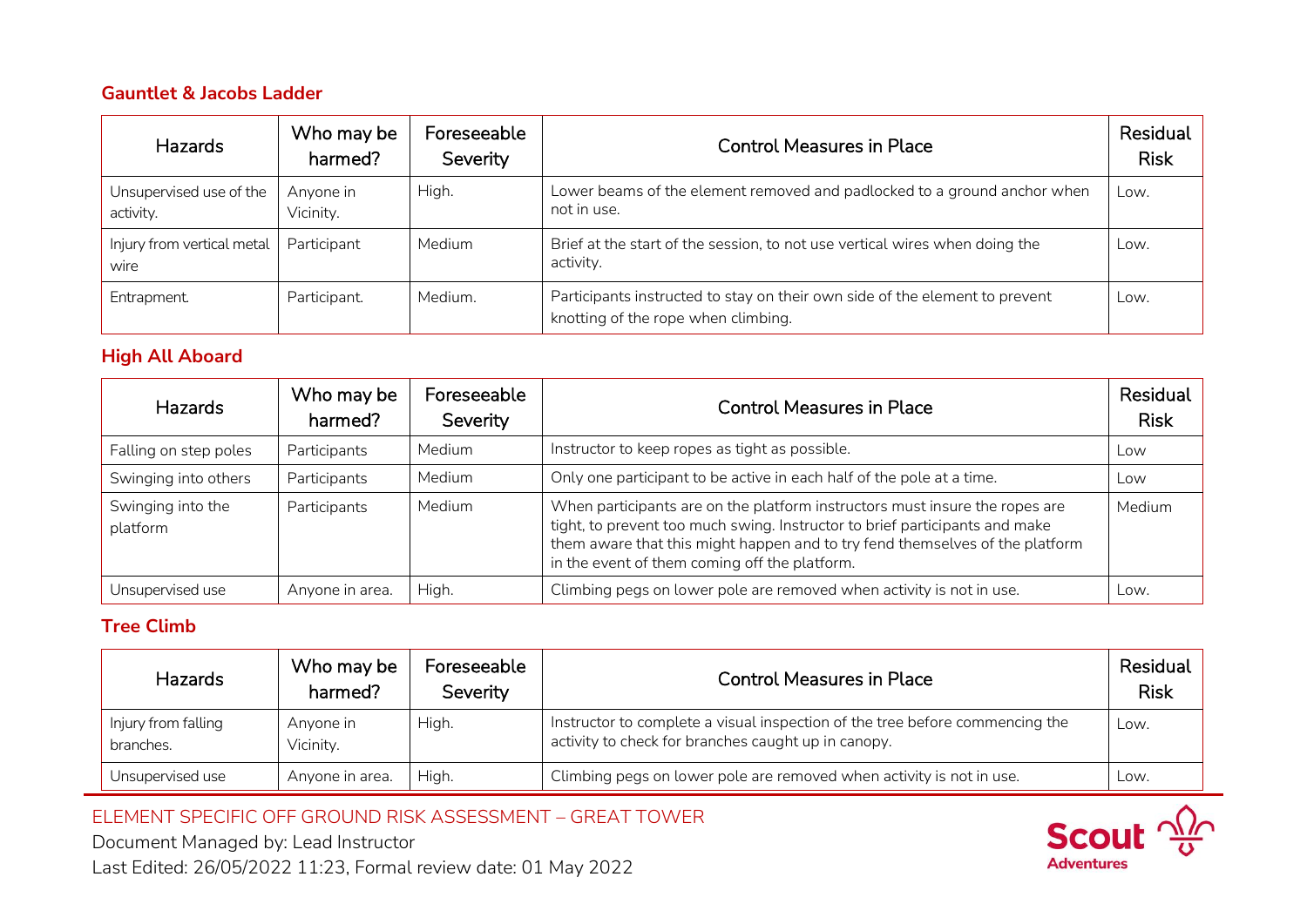| <b>Hazards</b>        | Who may be<br>harmed? | Foreseeable<br>Severity | <b>Control Measures in Place</b>               | Residual<br>Risk |
|-----------------------|-----------------------|-------------------------|------------------------------------------------|------------------|
| Falling on step poles | <b>Participants</b>   | Medium                  | Instructor to keep ropes as tight as possible. | Low              |

ELEMENT SPECIFIC OFF GROUND RISK ASSESSMENT – GREAT TOWER Document Managed by: Lead Instructor Last Edited: 26/05/2022 11:23, Formal review date: 01 May 2022

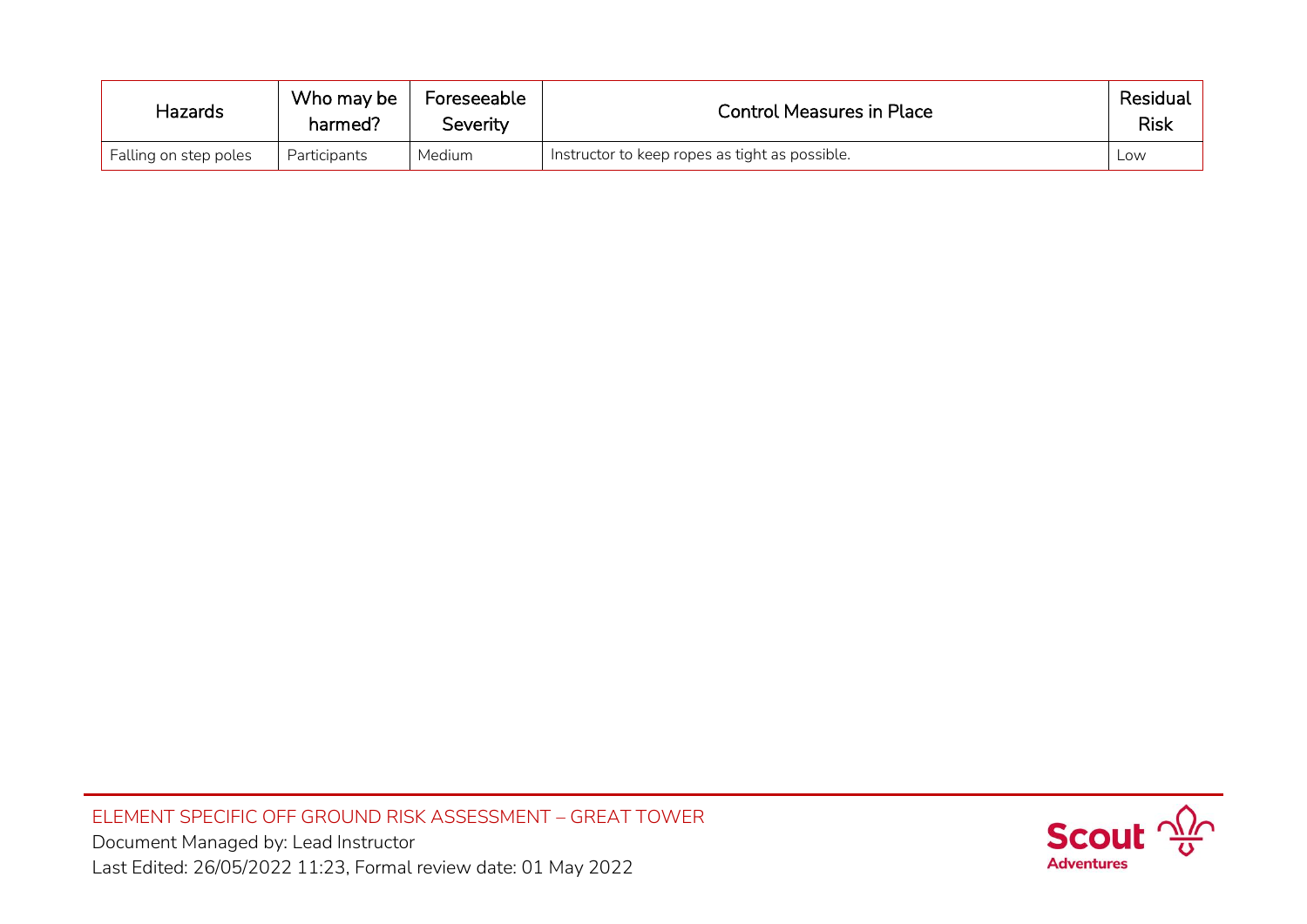# Scout Adventures – Great Tower

# **On-ground Activity Risk Assessments (Generic and Element Specific)**

o Orienteering & Geocaching Pioneering & Bridge Build o Pond Dipping & Minibeasts

o Rifle Shooting o Rocket Launch o Sensory Trail

This document contains the risk assessment and controls for each off ground activity base on the centre. It covers:

- o Archery
- o Adventure Course & Low Ropes
- o Backwoods Cooking -Working with food
- o Bouldering
- o Fire BckWds cooking, Fire lighting and Campfire
- o Hike
- To use this risk assessment:
	- 1) Read the Generic off ground risk assessment, THEN
	- 2) Read the Element specific risk assessment for the activity.

# **Severity Factor & Remaining Risk Assessment**

The following descriptors are used in each risk assessment. Note that a MEDIUM residual risk is used to show that a hazard still requires dynamic risk assessment within the session by the instructor.

| Level  | <b>Severity Description</b>                                      | <b>Residual Risk Description</b>                                                |
|--------|------------------------------------------------------------------|---------------------------------------------------------------------------------|
| Low    | Minor injury requiring no treatment, or simple first aid.        | Control measures have reduced the severity and/or likelihood to minimal levels. |
| Medium | Injury would require the participant to stop doing the activity; | Control measures have reduced severity and/or likelihood to an adequate level   |
|        | medical treatment is beyond the skills of a basic first aider.   | but hazard still requires dynamic risk assessment and conscious consideration.  |
| High   | Injury would require expert medical attention and/or be fatal.   | Control measures haven't reduced severity or likelihood to an acceptable level. |



- o Shelter Building
	- o Site Work
	- o Team Building
	- o Tomahawk Throwing
	- o Wide Games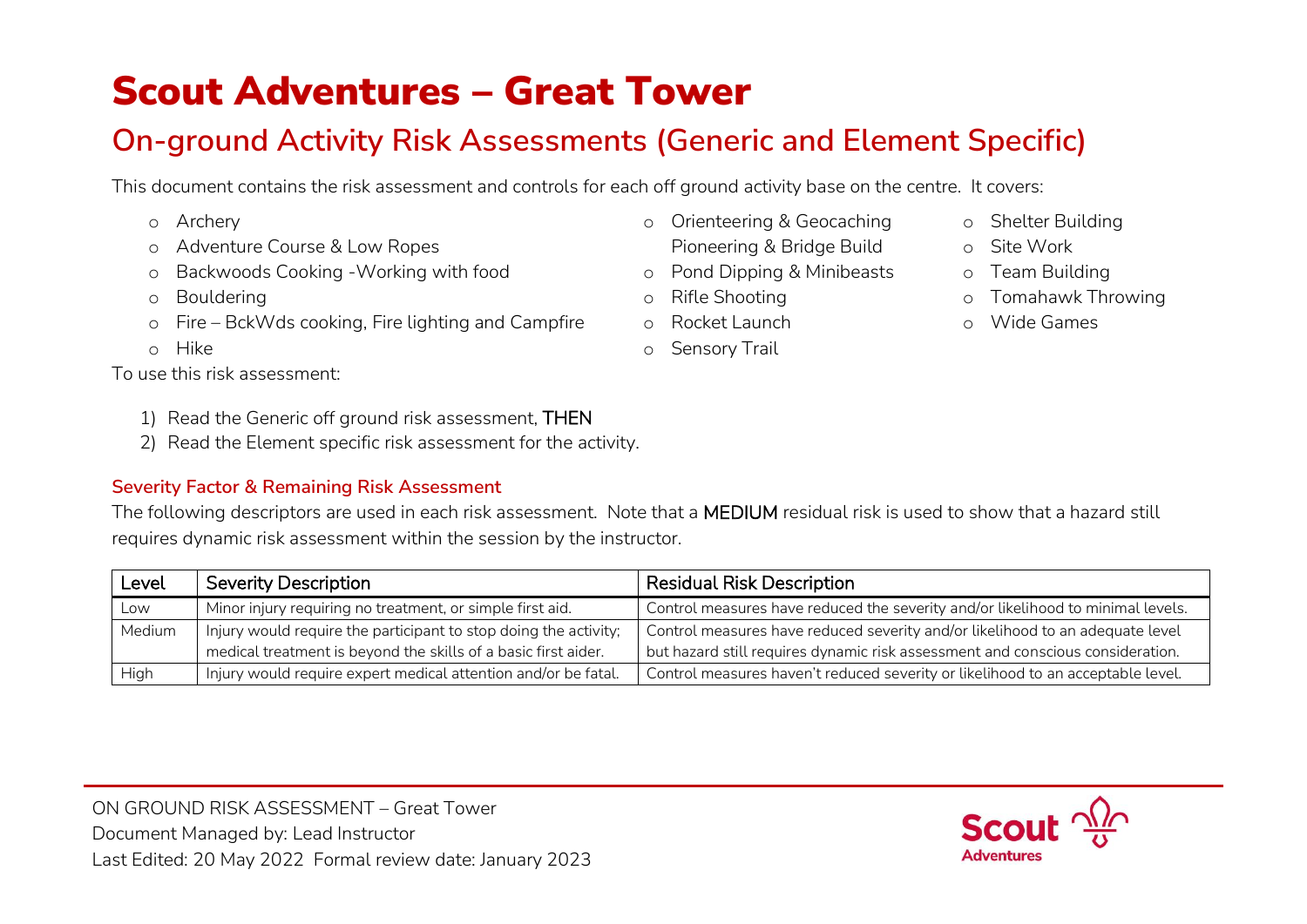# Generic On ground Risk Assessment

# **Great Tower**

o This document should be used in conjunction with the Element Specific Risk Assessment for on ground activities.

| <b>Hazards</b>                                                                                          | Who may be<br>harmed? | Foreseeable<br>Severity | <b>Control Measures in Place</b>                                                                                                                                                                                                                                                                                                                                                                                                                                                                                                                                                                                                                                                       | Residual<br><b>Risk</b> |
|---------------------------------------------------------------------------------------------------------|-----------------------|-------------------------|----------------------------------------------------------------------------------------------------------------------------------------------------------------------------------------------------------------------------------------------------------------------------------------------------------------------------------------------------------------------------------------------------------------------------------------------------------------------------------------------------------------------------------------------------------------------------------------------------------------------------------------------------------------------------------------|-------------------------|
| Generic hazards<br>associated with<br>adventurous activities<br>$-$ including<br>misbehaviour of group. | All.                  | Medium.                 | A ratio of 1:12 for group members to instructors. Visiting staff must provide<br>extra supervision of 1 adult.<br>An activity safety briefing is delivered to help orientate guests and identify any<br>particular hazards.<br>Venue choice will be determined by guest wants, needs and ability and<br>environmental conditions.                                                                                                                                                                                                                                                                                                                                                      | Low.                    |
|                                                                                                         |                       |                         | Boundaries set at base and closely supervised.<br>Venue checked as being clear of avoidable hazards.<br>Clear responsibilities are outlined in the pre-course information for all groups.                                                                                                                                                                                                                                                                                                                                                                                                                                                                                              |                         |
| Falls, objects falling<br>from above, trips and<br>slips.                                               | All.                  | Medium.                 | Appropriate equipment used<br>Proper briefing of guests, behaviour monitored and managed appropriately,<br>vigilance by all staff during activity and especially if guests are blindfolded.<br>Activities take place at low level - no activity above the reach of participants<br>The activity area is clear of non-essential equipment and hazards.<br>The building of any structures is closely monitored to prevent collapse.<br>Guidance to suitable footwear given before session.<br>Visual checks are carried out by staff on an ongoing basis.<br>Lifting of heavy equipment is avoided or managed with clear briefings.<br>All equipment is checked for fitness for purpose. | Low.                    |

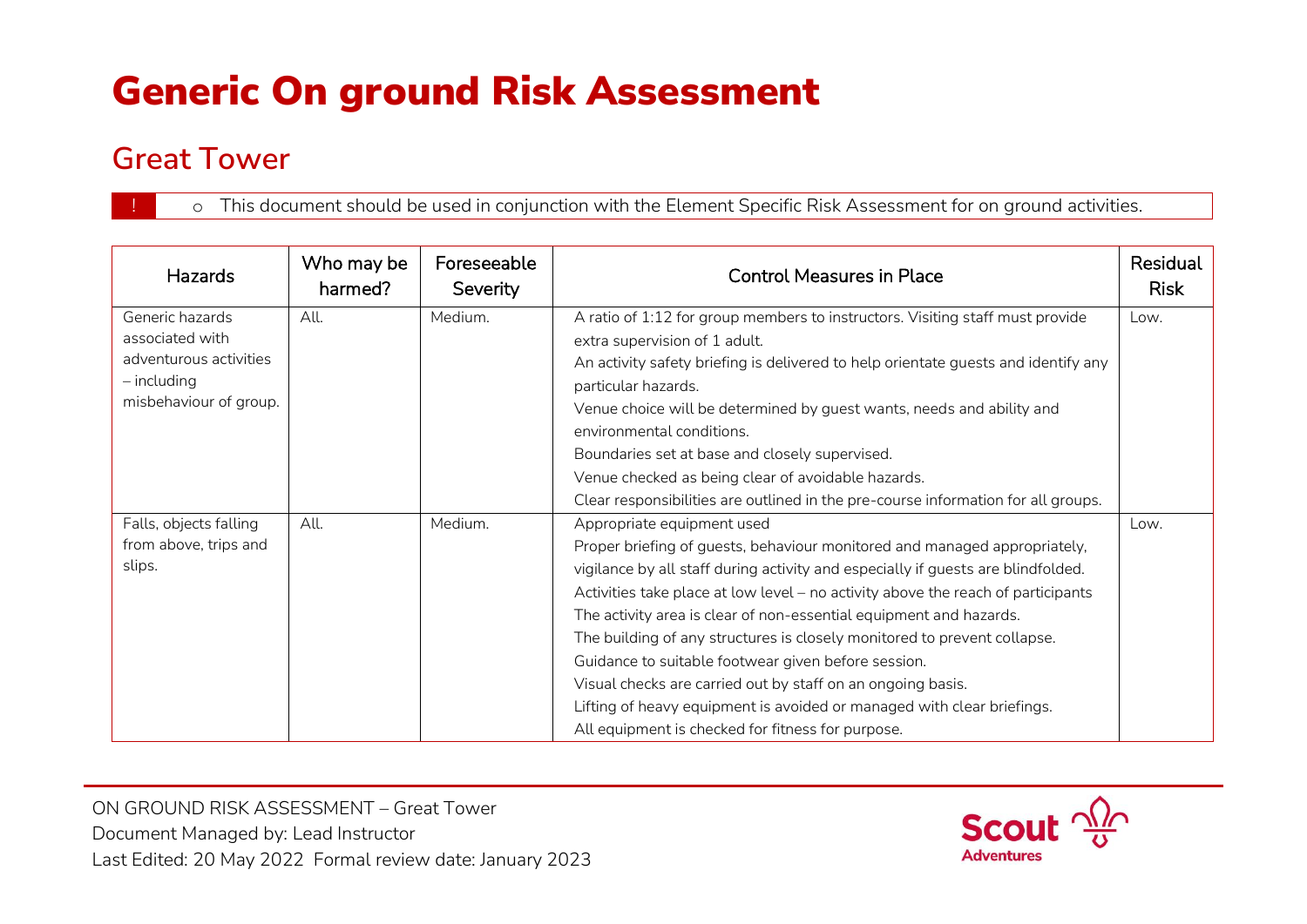| Hazards                 | Who may be<br>harmed? | Foreseeable<br>Severity | <b>Control Measures in Place</b>                                                  | Residual<br><b>Risk</b> |
|-------------------------|-----------------------|-------------------------|-----------------------------------------------------------------------------------|-------------------------|
| Unauthorised use        | Anyone in area.       | Medium.                 | All equipment and venues will be left safe and secure when unattended, and        | Low.                    |
|                         |                       |                         | unauthorised access prohibited. Signage indicates restrictions of use.            |                         |
| Exposure to Weather     | All.                  | Low.                    | Pre-session briefing will include information about suitable clothing.            | Low.                    |
|                         |                       |                         | Activity may be changed due to conditions.                                        |                         |
| Health issues           | All.                  | Medium.                 | All groups are required to provide information about significant medical          | Low.                    |
| including personal      |                       |                         | requirements and will ensure that any essential medication is accessible.         |                         |
| injury or illness       |                       |                         | An adequate warm up will be carried out and repeated if necessary. Activities     |                         |
|                         |                       |                         | will be varied to avoid excessive strain.                                         |                         |
| Falling from or         | All.                  | Medium.                 | All participants are shown how to use the equipment safely.                       | Low.                    |
| collapse of activities  |                       |                         | Everybody is shown spotting technique.                                            |                         |
| involving structures or |                       |                         | Everybody must wear PPE as directed by the activity APS or TSD.                   |                         |
| build elements.         |                       |                         | No one may be on the course unless accompanied by a suitable instructor.          |                         |
|                         |                       |                         | Suitable footwear must be worn at all times.                                      |                         |
|                         |                       |                         | Platforms are cleared of slippery items such as mud and leaves.                   |                         |
|                         |                       |                         | Participants are made aware of hazards of walking on wires.                       |                         |
|                         |                       |                         | Participants are told never to wrap ropes around arms or any other body parts.    |                         |
| Ticks (and associated   | All                   | Medium                  | Avoid livestock and bracken where possible                                        | Low                     |
| Lyme Disease)           |                       |                         | Recommend group wears trousers and long sleeve tops                               |                         |
|                         |                       |                         | Recommend self-inspection on return and information given to leader about         |                         |
|                         |                       |                         | what to do if a tick is found or Lyme disease suspected                           |                         |
| Self-Led sessions -     | All.                  | Medium.                 | Ensure teacher/leader has been given a safety briefing on the activity and is     | Low.                    |
| familiarity/experience  |                       |                         | given an activity briefing card.                                                  |                         |
| of adult in charge.     |                       |                         |                                                                                   |                         |
| Clients with additional | <b>Entire Group</b>   | Medium                  | Prior to session, check Cinolla booking system or consult Lead Instructor for     | Low                     |
| abilities or needs      |                       |                         | information. During activity, consult visiting Leader for advice and information. |                         |

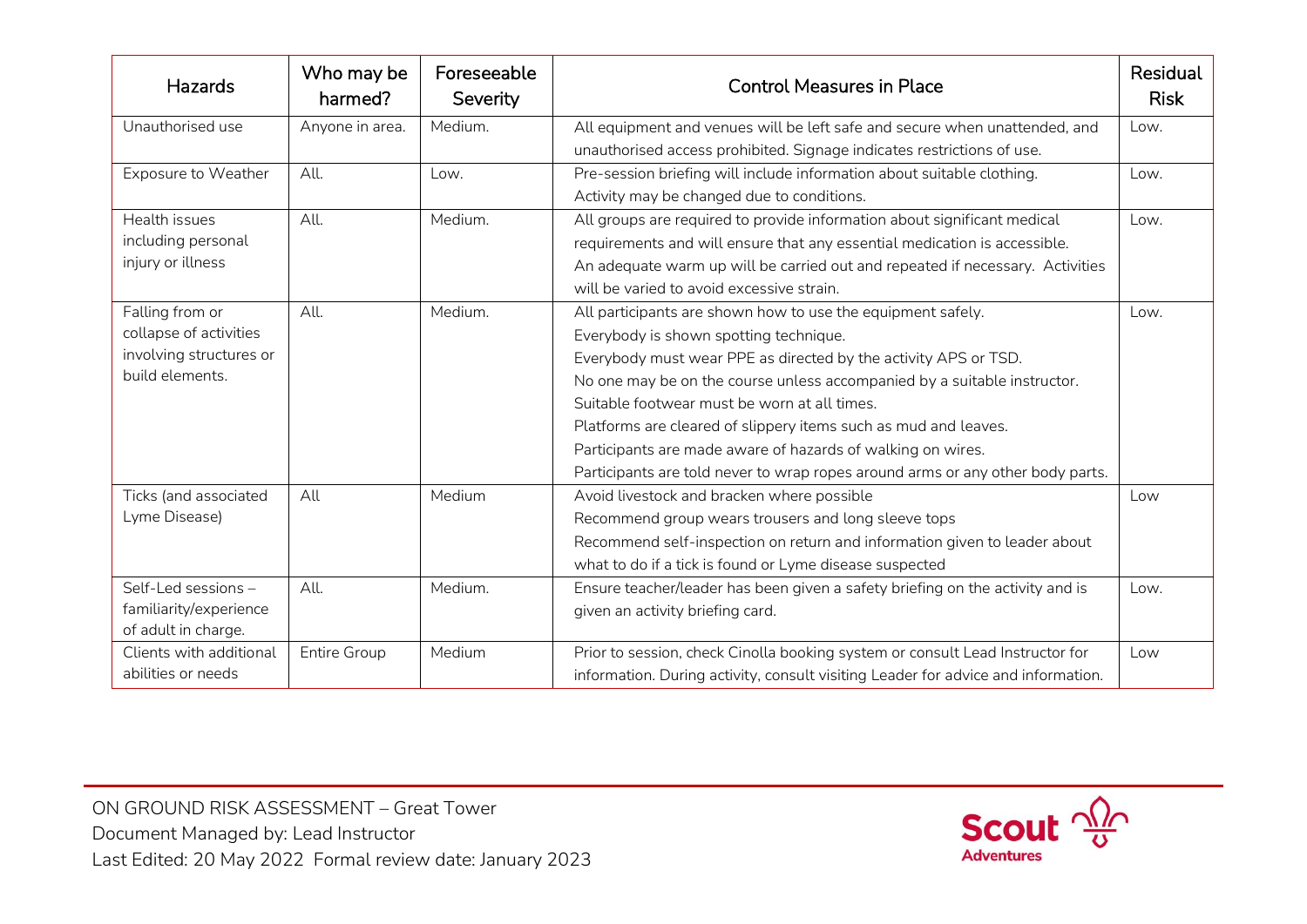| <b>Hazards</b>                                                                                  | Who may be<br>harmed? | Foreseeable<br>Severity | <b>Control Measures in Place</b>                                                                                                                                                                                                                                                                                                                                                                                                                                                                                                              | Residual<br><b>Risk</b> |
|-------------------------------------------------------------------------------------------------|-----------------------|-------------------------|-----------------------------------------------------------------------------------------------------------------------------------------------------------------------------------------------------------------------------------------------------------------------------------------------------------------------------------------------------------------------------------------------------------------------------------------------------------------------------------------------------------------------------------------------|-------------------------|
| Cuts from tools                                                                                 | All                   | High                    | Safety brief and demonstration to be given to all groups prior to use<br>Only use tools under the supervision of the instructor or designated leader<br>Only use axes in a designated area<br>Ensure safe distance between user and others<br>Ensure all wood to be cut is stable with no risk of slipping and no risk of blade<br>slipping into people<br>Always cut away from the body<br>Ensure appropriate footwear and clothing is worn and hair tied back etc.<br>Instructor to be first aid trained and have access to a first aid kit | Low                     |
| Falling especially on<br>rough terrain, whilst<br>blindfolded or carrying<br>people / equipment | Participants          | Medium                  | Instructor to brief as necessary<br>Instructor to implement safety rules as necessary                                                                                                                                                                                                                                                                                                                                                                                                                                                         | Low                     |
| Lifting and carrying<br>(including equipment<br>and people)                                     | Participants          | Medium                  | Instructor to brief group on the appropriate way to lift and carry equipment;<br>use legs to lift, head up, natural back position, walk, use lots of people for<br>bigger structures.<br>Brief people who are being carried, check they are OK with it, make sure they<br>can hold themselves as necessary.                                                                                                                                                                                                                                   | Low                     |

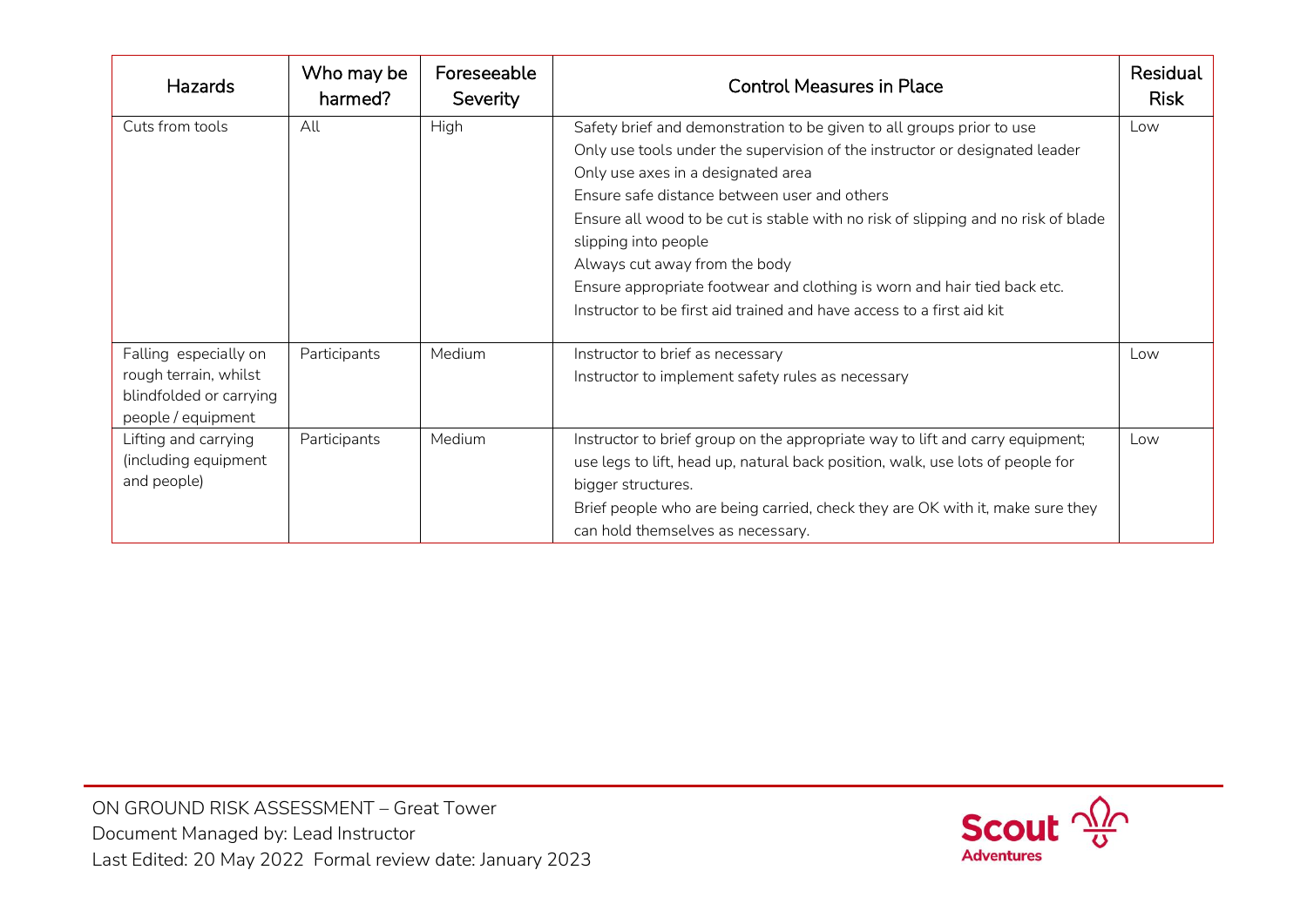# Element specific on ground Risk Assessment

# **Great Tower**

o This document should be used in conjunction with the Generic Risk Assessment for on ground activities.

# **Adventure Course & Low Ropes**

| Hazards              | Who may be<br>harmed? | Foreseeable | <b>Control Measures in Place</b>                                                     | <b>Residual Risk</b> |
|----------------------|-----------------------|-------------|--------------------------------------------------------------------------------------|----------------------|
|                      |                       | Severity    |                                                                                      |                      |
| <b>Falling Tree</b>  | All.                  | Medium.     | Trees are inspected by a competent person annually to check that they are still      | Low.                 |
| Branches.            |                       |             | structurally sound.                                                                  |                      |
|                      |                       |             | Participants all wear helmets in case their heads connect with a tree branch.        |                      |
|                      |                       |             | Safety fencing around the activity base.                                             |                      |
| Injury to group out  | Participants.         | Medium.     | Instructor to ensures the position themselves to be able to adequately supervise     | Low.                 |
| of instructor's line |                       |             | the entire group.                                                                    |                      |
| of sight.            |                       |             |                                                                                      |                      |
| Injury from falling  | Participants          | Medium      | Instructor to be trained in the hazardous areas of the course (Ropes with the        | Medium               |
|                      |                       |             |                                                                                      |                      |
| off elements         |                       |             | bungees and the spiders web) and to manage these areas with themselves or the        |                      |
|                      |                       |             | leaders                                                                              |                      |
|                      |                       |             | Introduce spotting                                                                   |                      |
| Injury from          | Participants          | Medium      | Instructors to include in their brief to not put fingers inside karabiners, rings or | Medium               |
| entrapment of        |                       |             | staples.                                                                             |                      |
| fingers              |                       |             |                                                                                      |                      |

### **Archery**

| <b>Hazards</b>  | Who may be<br>harmed? | Foreseeable<br>Severity | Control Measures in Place                                                                                                                                                                                                                                                   | <b>Residual Risk</b> |
|-----------------|-----------------------|-------------------------|-----------------------------------------------------------------------------------------------------------------------------------------------------------------------------------------------------------------------------------------------------------------------------|----------------------|
| Misuse of bows. | All.                  | High.                   | Instructors are adequately trained and hold their Archery GB Leader award or<br>TSA Non Compound Bow Leadership Permit.<br>Bows will be kept at the shooting line at all times.<br>Participants are instructed that they can only use the bows whilst under<br>supervision. | Low                  |

ON GROUND RISK ASSESSMENT – Great Tower Document Managed by: Lead Instructor Last Edited: 20 May 2022 Formal review date: January 2023

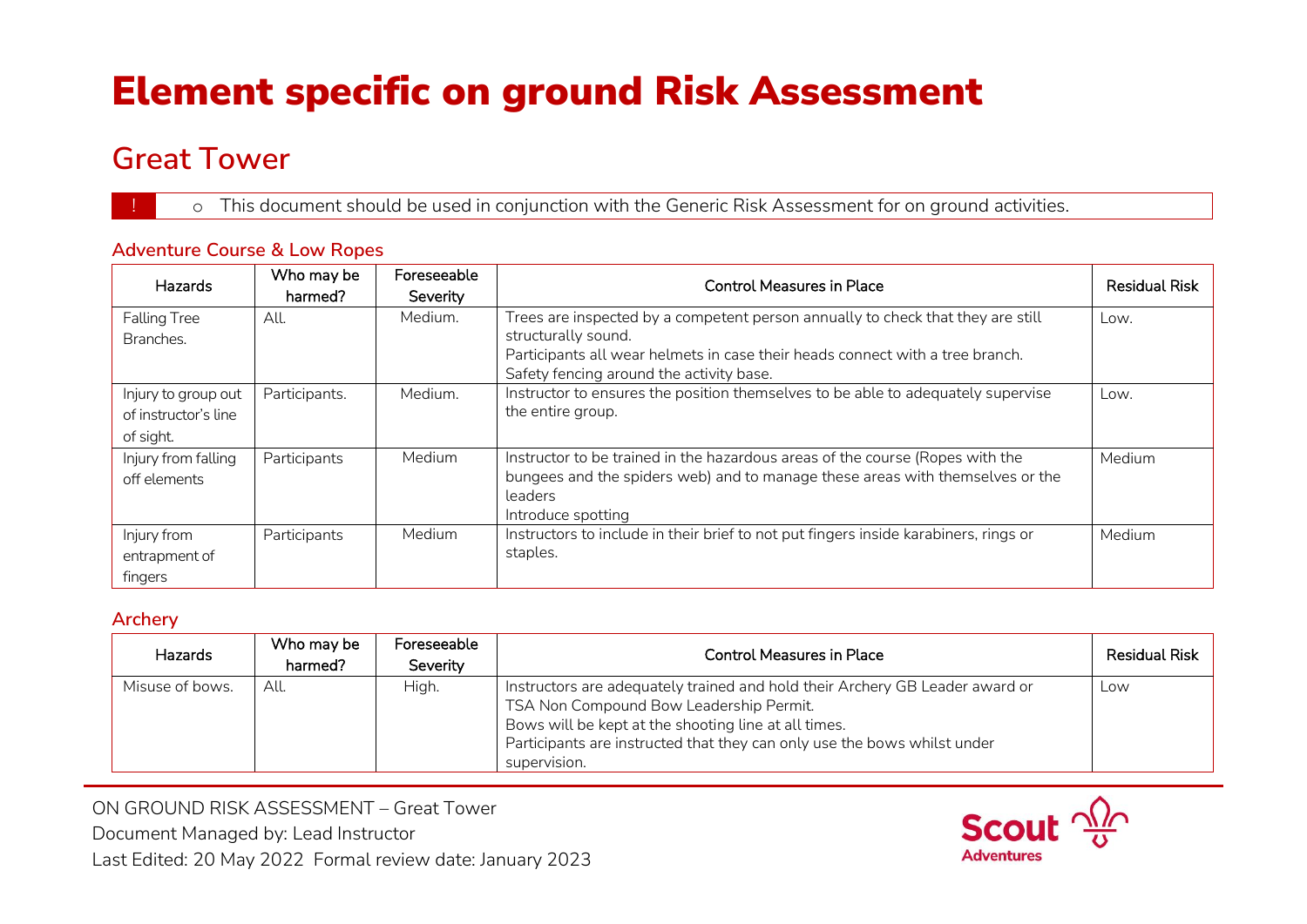| <b>Hazards</b>                    | Who may be<br>harmed? | Foreseeable<br><b>Severity</b> | <b>Control Measures in Place</b>                                                                                                                                                                                                                                                                                                                                                                                                                                         | <b>Residual Risk</b> |
|-----------------------------------|-----------------------|--------------------------------|--------------------------------------------------------------------------------------------------------------------------------------------------------------------------------------------------------------------------------------------------------------------------------------------------------------------------------------------------------------------------------------------------------------------------------------------------------------------------|----------------------|
|                                   |                       |                                | Participants should not dry shoot (i.e. shoot without an arrow) the bows.<br>Bows should be kept pointing down the range at all times and never towards a<br>person or away from the range.                                                                                                                                                                                                                                                                              |                      |
| Misuse of arrows                  | All                   | <b>High</b>                    | Arrows are counted at the start and end of the session to ensure all are accounted<br>for.<br>Participants are instructed to ensure that arrows are always pointing down the<br>range or towards the ground at all times.<br>Instructor demonstrates and talks through the correct way to load and shoot an<br>arrow.<br>All spare arrows are removed from the shooting line if the instructor leaves the<br>shooting line to aid collection of arrows from the targets. | Low                  |
| String hitting the<br>arm         | Participant           | Low                            | Participants are instructed in the correct shooting process including keeping the<br>bow arm slightly bent to prevent over extension of the elbow.<br>Participants are provided with an arm bracer for their bow arm and instructed as to<br>how to use it correctly.<br>Long sleeves to be worn.                                                                                                                                                                        | Low                  |
| Arrows in target<br>and on ground | Participant           | High                           | Participants are instructed not to run on the range.<br>Participants are instructed to approach the targets down the side of the targets<br>(outside of the white posts) to ensure they do not walk into arrows which may not<br>be visible sticking out of the target.<br>Participants are shown how to correctly remove arrows from the targets, ensuring<br>they stand to the side of the arrow and check there is no one behind them before<br>pulling them out.     | Low                  |

## **Bouldering**

| Hazards                                 | Who may be<br>harmed? | Foreseeable<br>Severity | <b>Control Measures in Place</b>                                                                                                | Residual Risk |
|-----------------------------------------|-----------------------|-------------------------|---------------------------------------------------------------------------------------------------------------------------------|---------------|
| Head injury                             | All                   | <b>High</b>             | Helmets must be worn by all participants and staff at all times                                                                 | Low           |
| Falling from height                     | All                   | <b>High</b>             | Participants must keep their feet within the dark blue area of the wall at all times.                                           | Low           |
| Falling from the<br>wall - ankle injury | Participants          | <b>Medium</b>           | In normal (traversing) operation all climbers will have a 'buddy' and supervisors will<br>ensure correct spotting at all times. | Low           |

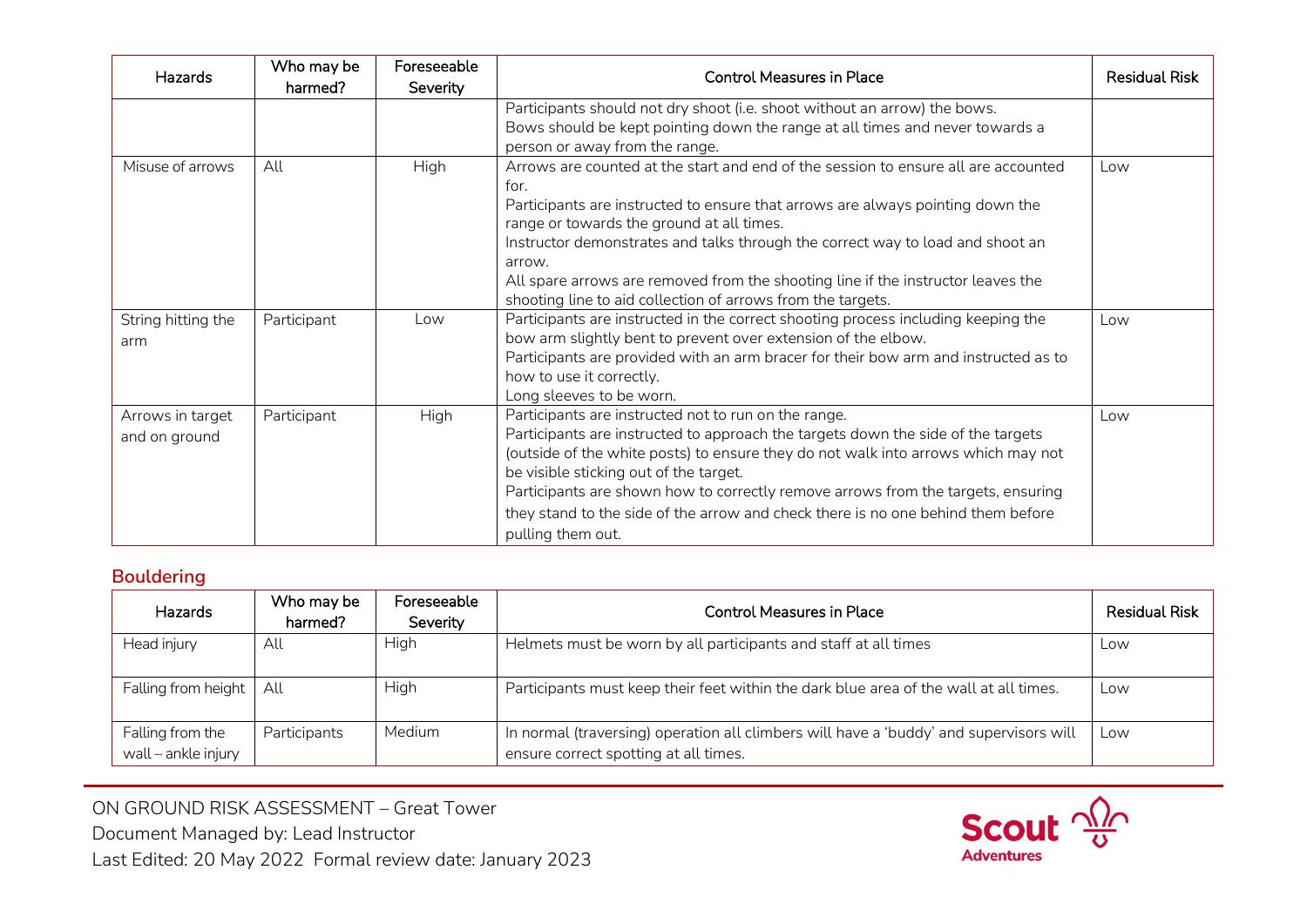| <b>Hazards</b>    | Who may be<br>harmed? | Foreseeable<br>Severity | Control Measures in Place                                                                                                                                                                                                                                                                                                                                           | <b>Residual Risk</b> |
|-------------------|-----------------------|-------------------------|---------------------------------------------------------------------------------------------------------------------------------------------------------------------------------------------------------------------------------------------------------------------------------------------------------------------------------------------------------------------|----------------------|
|                   |                       |                         | In games where participants do not have to move along the wall (are static) and the<br>instructor is confident of participant's ability then the instructor may choose not to<br>use spotters for the game.<br>All self-instruct supervisors will have read and signed the Great Tower Standard<br>Operating Procedure for Bouldering before starting the activity. |                      |
| Loose holds       | All                   | <b>Medium</b>           | Checked regularly and tightened whenever possible.                                                                                                                                                                                                                                                                                                                  | Low                  |
| Other Bield Users | All                   | Low                     | Other users must stay outside the activity area at all times.                                                                                                                                                                                                                                                                                                       | Low                  |

## **Backwoods Cooking (Working with Food)**

| <b>Hazards</b>                  | Who may<br>be harmed? | <b>Risk</b> | <b>Control Measures in Place</b>                                                                                                                             | Remaining<br><b>Risk</b> |
|---------------------------------|-----------------------|-------------|--------------------------------------------------------------------------------------------------------------------------------------------------------------|--------------------------|
| Burns from Hot<br>Food or Fire  | Participants          | Medium      | Participants reminded that food removed from a fire is still hot.<br>Food removed from the fire using tongs                                                  | Low                      |
|                                 |                       |             | Instructor to remove tin foil                                                                                                                                |                          |
| Food poisoning                  | Participants          | Medium      | All meat must be checked prior to consumption<br>Participant to sanitise their hands before food preparation and then again before<br>consuming food         | Low                      |
| Allergic reactions              | Participants          | High        | Instructors will be made aware of any special dietary requirements within the<br>group<br>First aider present at each session                                | Low                      |
| Injury from<br>cooking utensils | Participants          | Medium      | Instructors to brief participants in the safe method of using utensils (knives etc).<br>First aider present at each session.                                 | Low                      |
| Injuries from<br>foraging       | Participants          | Medium      | Participants informed about what stings/what is sharp.<br>Participants giving knowledge on techniques on how to pick berries/leaves                          | Low                      |
| Waterborne<br>disease           | Participants          | Medium      | Make sure the water comes to a rolling boil.<br>Participants understand how filter systems work, and to never drink straight for a<br>standing water source. | Low                      |

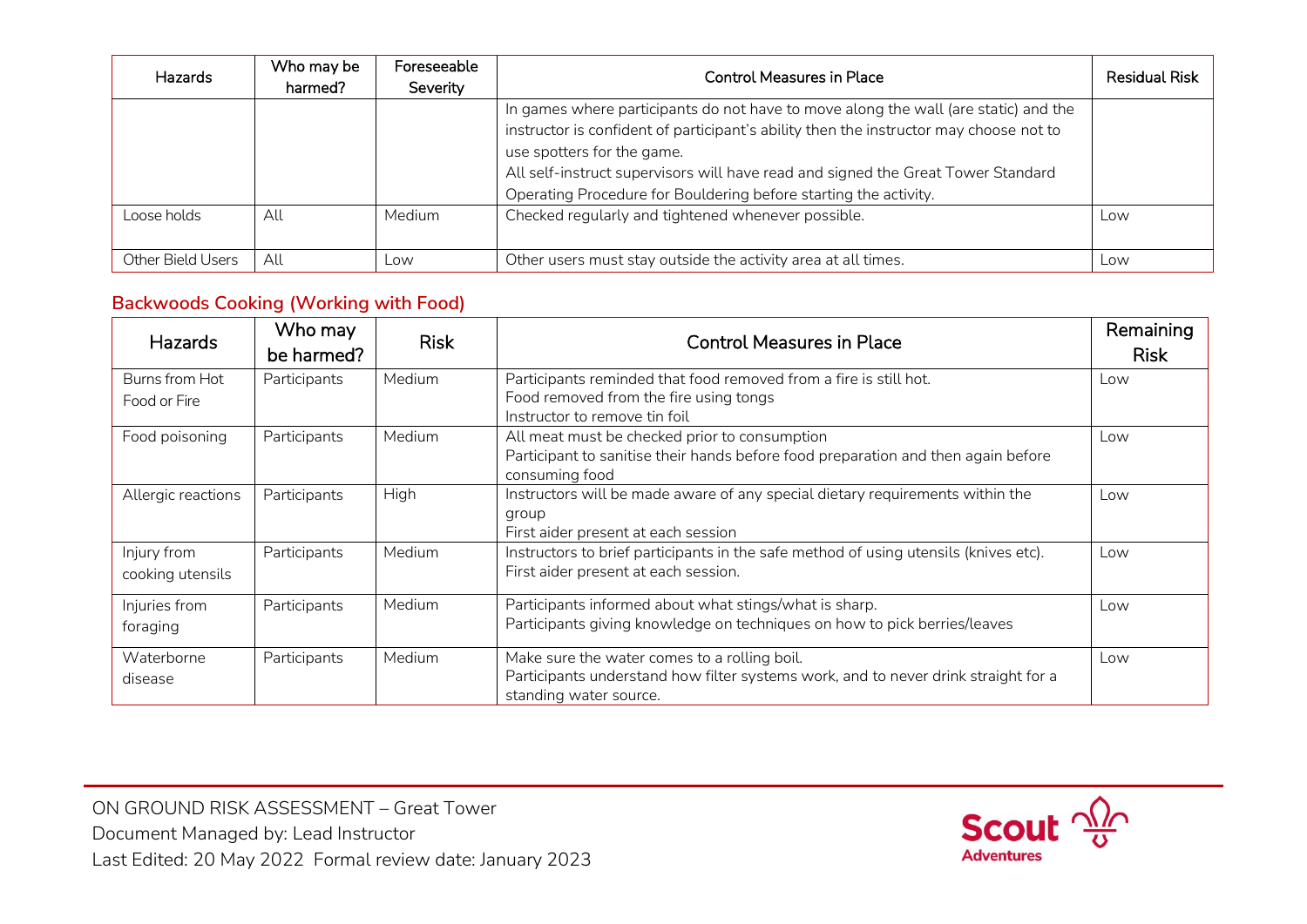# **Fire - Backwoods Cooking, Camp Fire & Fire lighting**

| <b>Hazards</b>   | Who may be<br>harmed? | Foreseeable<br>Severity | <b>Control Measures in Place</b>                                      | <b>Residual Risk</b> |
|------------------|-----------------------|-------------------------|-----------------------------------------------------------------------|----------------------|
| Burns.           | Participants.         | Medium.                 | Clear rules about behaviour close to fire and not reaching into fire. | Low.                 |
|                  |                       |                         | Use long sticks to cook with.                                         |                      |
|                  |                       |                         | Keep participants to a minimum around fire.                           |                      |
|                  |                       |                         | A bucket of water to be present at the campfire circle                |                      |
| Smoke inhalation | Participants          | Medium                  | Participants to be up wind from fire as much as possible              | High                 |
| and respiratory  |                       |                         | 2m gap between participants and campfire                              |                      |
| problems         |                       |                         |                                                                       |                      |

#### **Hike**

| Hazards           | Who may be<br>harmed? | Foreseeable<br>Severity | <b>Control Measures in Place</b>                                                  | <b>Residual Risk</b> |
|-------------------|-----------------------|-------------------------|-----------------------------------------------------------------------------------|----------------------|
| Vehicle accident  | All                   | High                    | All vehicles to be regularly checked and maintained in accordance with centre     | Medium               |
| during travel to  |                       |                         | policy                                                                            |                      |
| and from venue in |                       |                         | All passengers should wear seatbelts                                              |                      |
| Association       |                       |                         | Drivers should be appropriately qualified                                         |                      |
| vehicles          |                       |                         | Drivers should not take excessive risks - e.g. Flood water, off road driving,     |                      |
|                   |                       |                         | excessive speed or overtaking                                                     |                      |
|                   |                       |                         | Appropriate safe parking areas should be used and the group controlled on exit    |                      |
|                   |                       |                         | and entry to the vehicle                                                          |                      |
| Supervision of    | All                   | High                    | A ratio of 1:12 is set. One visiting staff member may be added to these ratios.   | Low                  |
| group and group   |                       |                         | Staff will be familiar with the route.                                            |                      |
| behaviour         |                       |                         | Clear responsibilities are outlined in the pre-course information sent out to all |                      |
|                   |                       |                         | groups.                                                                           |                      |
|                   |                       |                         | Specific meeting points are set if appropriate.                                   |                      |
|                   |                       |                         | Guests work together in groups.                                                   |                      |
|                   |                       |                         | Staff to supervise the progress of the group and adjust pace to keep group        |                      |
|                   |                       |                         | together.                                                                         |                      |
| Falls, objects    | All                   | High                    | Appropriate routes will be selected.                                              | Medium               |
| falling from      |                       |                         |                                                                                   |                      |

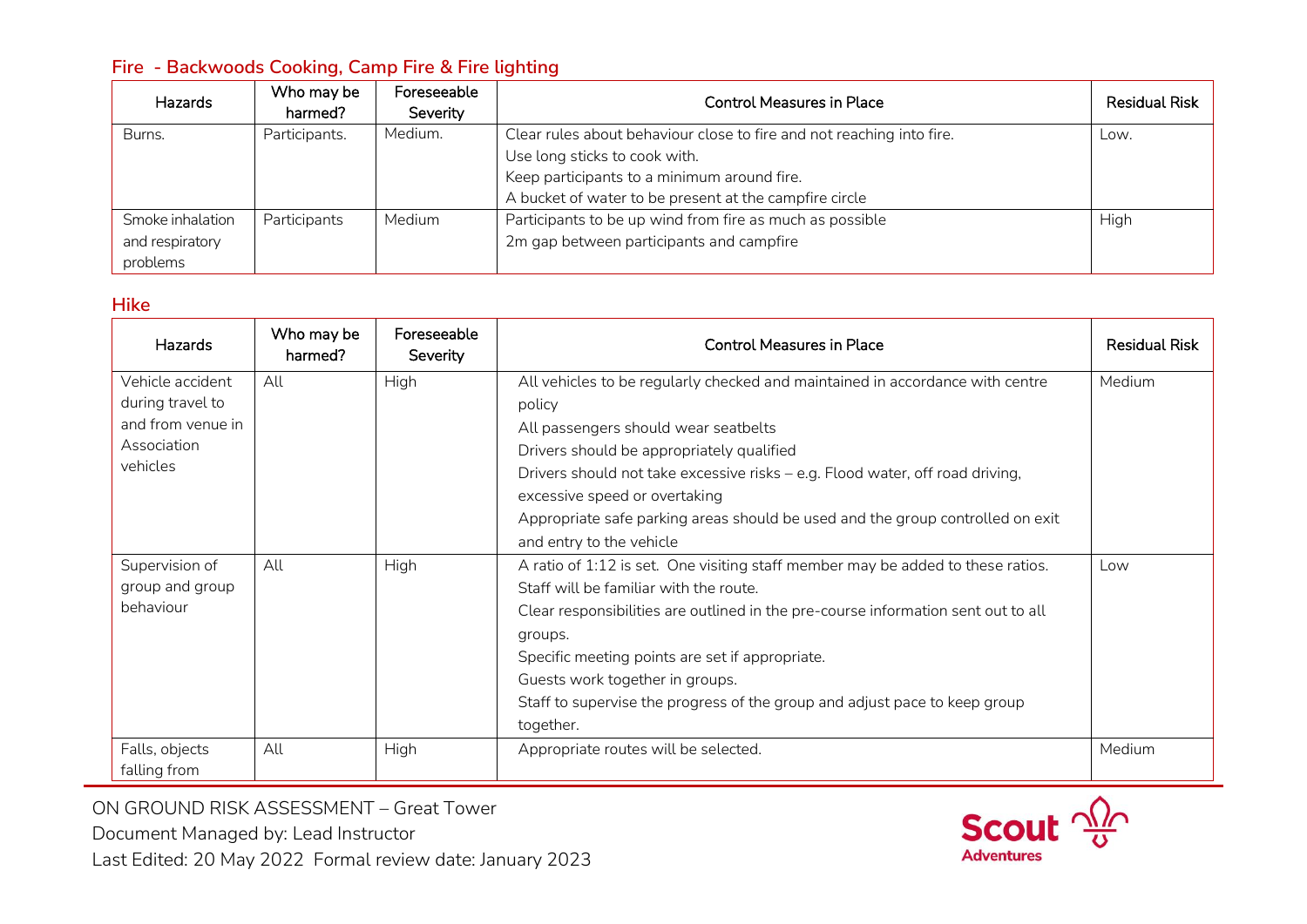| Hazards           | Who may be<br>harmed? | Foreseeable<br>Severity | <b>Control Measures in Place</b>                                                   | <b>Residual Risk</b> |
|-------------------|-----------------------|-------------------------|------------------------------------------------------------------------------------|----------------------|
| above, trips and  |                       |                         | Proper briefing of guests, behaviour monitored and managed appropriately,          |                      |
| slips.            |                       |                         | vigilance by all staff during activity.                                            |                      |
|                   |                       |                         | Participants work together in groups rather than individually.                     |                      |
|                   |                       |                         | Guidance to suitable footwear given before session.                                |                      |
| Injury/illness    | All                   | Medium                  | All groups are required to provide information about significant medical           | Low                  |
|                   |                       |                         | requirements and will ensure that any essential medication is accessible.          |                      |
|                   |                       |                         | The Instructor will continuously monitor the welfare of the group.                 |                      |
|                   |                       |                         | The Instructor will use this to set an appropriate pace.                           |                      |
|                   |                       |                         | The Instructor will change the route if appropriate.                               |                      |
|                   |                       |                         | Suitable breaks will be built into the route to prevent over exertion              |                      |
|                   |                       |                         | The instructor will ensure access to a first aid kit.                              |                      |
|                   |                       |                         | Guests clothing and equipment will be checked before the activity.                 |                      |
| Effect of weather | All                   | Medium                  | Pre-session briefing will include information about suitable and spare clothing.   | Medium               |
|                   |                       |                         | Activity may be changed due to conditions.                                         |                      |
|                   |                       |                         | The Instructor will supervise the group and ensure correct clothing is worn        |                      |
|                   |                       |                         | throughout the journey.                                                            |                      |
| Hypothermia       | All                   | Medium                  | Appropriate clothing and equipment carried, worn and checked.                      | Medium               |
|                   |                       |                         | Take all necessary actions to avoid cold water immersion especially when cold      |                      |
|                   |                       |                         | temperatures prevail.                                                              |                      |
| Route specific    | All                   | High                    | Route choice will be determined by guest wants, needs and ability and              | Medium               |
| hazards           |                       |                         | environmental conditions                                                           |                      |
|                   |                       |                         | Local fell walk led by in house trained staff and should follow predefined routes  |                      |
|                   |                       |                         | only                                                                               |                      |
|                   |                       |                         | Hill Walking routes may vary and should be planned and led by a Mountain           |                      |
|                   |                       |                         | Leader.                                                                            |                      |
|                   |                       |                         | An activity safety briefing is delivered to help orientate guests and identify any |                      |
|                   |                       |                         | particular hazards                                                                 |                      |
|                   |                       |                         | Keep to the tracks                                                                 |                      |
|                   |                       |                         | Keep groups together                                                               |                      |

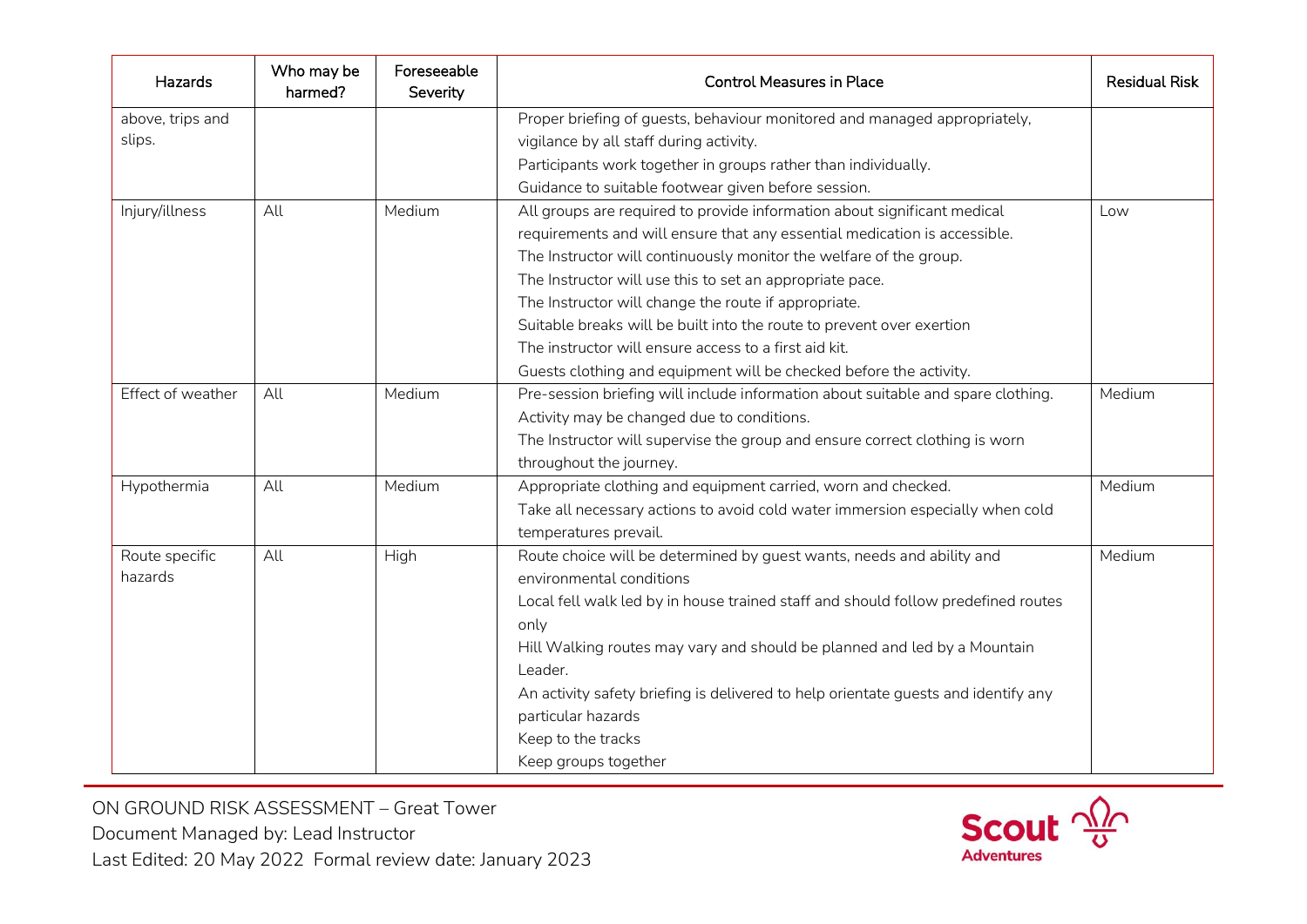| Hazards                                                                                           | Who may be<br>harmed? | Foreseeable<br>Severity | <b>Control Measures in Place</b>                                                                                                                                                                                                                                                                                                                                                                                                                                                                                                                         | <b>Residual Risk</b> |
|---------------------------------------------------------------------------------------------------|-----------------------|-------------------------|----------------------------------------------------------------------------------------------------------------------------------------------------------------------------------------------------------------------------------------------------------------------------------------------------------------------------------------------------------------------------------------------------------------------------------------------------------------------------------------------------------------------------------------------------------|----------------------|
|                                                                                                   |                       |                         | If unsure or needing help to talk to the instructor<br>Follow the Country Code<br>This briefing will be continued throughout the hike as appropriate<br>Venue choice will be determined by guest wants, needs and ability and<br>environmental conditions<br>Boundaries set at base<br>Venue selected close with appropriate 'escape routes'                                                                                                                                                                                                             |                      |
| General areas<br>hazards - Traffic<br>on roads, logging<br>lorries and bikes<br>on forest tracks. | All                   | High                    | Venue checked as being clear of avoidable hazards<br>Guests will be briefed to walk single file with leaders spread appropriately<br>throughout the group.<br>Guests will be briefed on how to communicate approaching traffic to other group<br>members.<br>Guests will be briefed on action to take (everyone stepping to the same side of<br>path) if traffic approaches.<br>Guests to be briefed that cycle traffic can approach quickly and silently.<br>Routes will be away from main and forestry roads where possible to avoid motor<br>traffic. | Medium               |
| Unprepared for<br>conditions.                                                                     | All                   | Medium                  | Guests will be advised of the need for-<br>Suitable footwear, Waterproofs, Spare warm clothing, Food/drink<br>Staff will carry: Group shelter, Group First Aid kit, Radio, Map/compass<br>In addition for mountainous routes (not local fell walk) the instructor will carry:<br>Emergency food and drink for the group; and Spare emergency clothing for the<br>group.                                                                                                                                                                                  | Low                  |

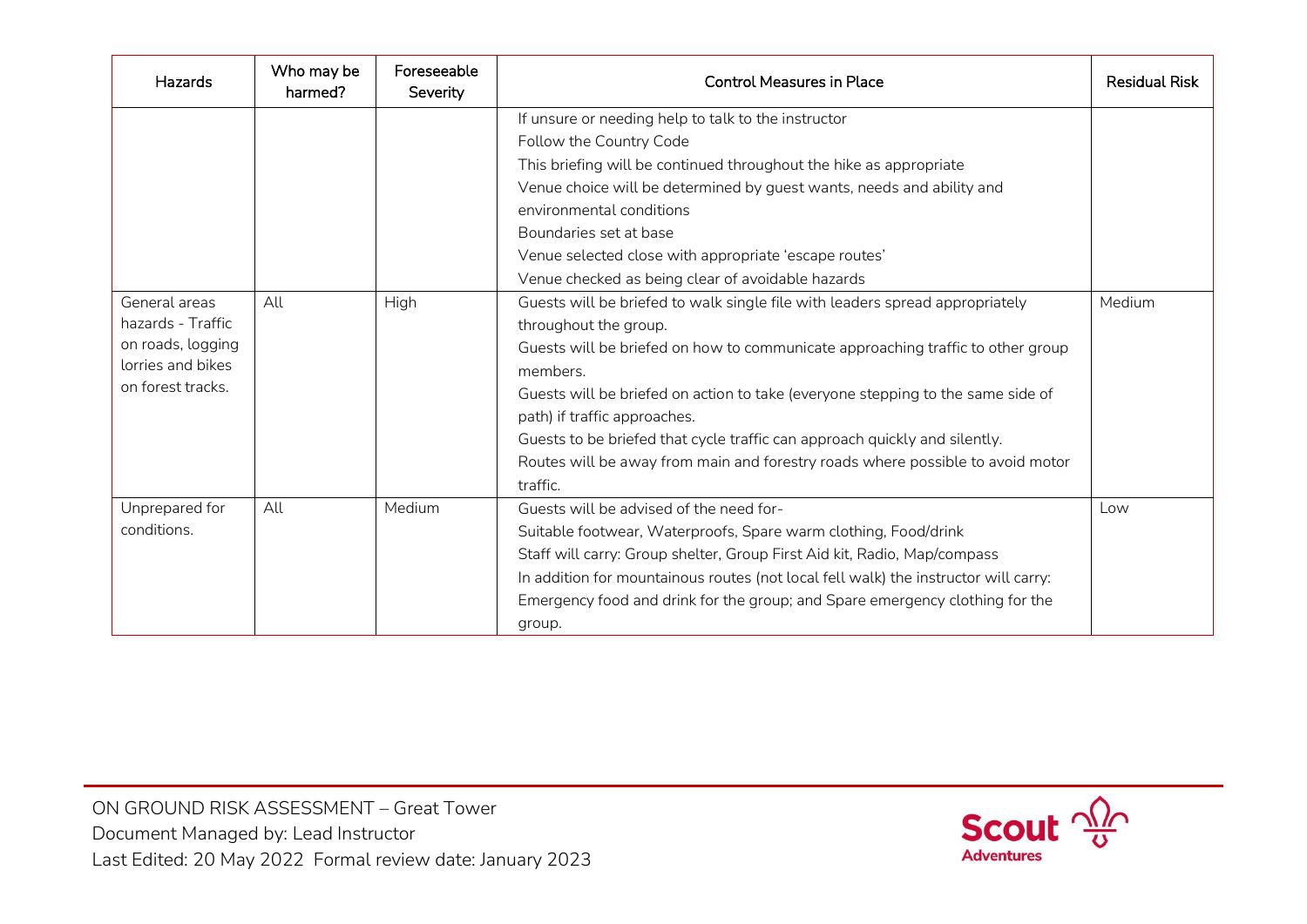# **Orienteering and Geocaching**

| <b>Hazards</b>     | Who may be<br>harmed? | Foreseeable<br>Severity | <b>Control Measures in Place</b>                                                      | <b>Residual Risk</b> |
|--------------------|-----------------------|-------------------------|---------------------------------------------------------------------------------------|----------------------|
| Exposure           | All                   | Medium                  | Instructor and leaders to ensure all group have adequate kit including as appropriate | Low                  |
| (including         |                       |                         | sun cream, hats, warm clothes, waterproofs                                            |                      |
| resulting from     |                       |                         | Instructor to give training in navigation or GPS as appropriate before the group      |                      |
| getting lost)      |                       |                         | leaves and select an appropriate difficulty level. Consider a star course first off.  |                      |
|                    |                       |                         | Instructor to brief group about what to do if the group is lost; when and where to    |                      |
|                    |                       |                         | meet and strategy for finding their way back                                          |                      |
| Road hazards       | Participants          | High                    | Instructor to brief group not to go outside the grounds and not to go on the road     | Low                  |
| Falling from crags | Participants          | High                    | Instructor to brief group not to climb on crags and take it steady on rough terrain,  | Low                  |
|                    |                       |                         | stick to the paths as much as possible                                                |                      |
| Participants       | Participants          | Medium                  | Participants are taught what to do if this happens and the instructor monitors where  | Low                  |
| becoming lost      |                       |                         | the group have been sent, and patrol the courses helping out.                         |                      |
| and separated      |                       |                         |                                                                                       |                      |

## **Pioneering / Bridge Building**

| <b>Hazards</b>                                                   | Who may be<br>harmed? | Foreseeable<br>Severity | <b>Control Measures in Place</b>                                                                                                                                                                                                              | <b>Residual Risk</b> |
|------------------------------------------------------------------|-----------------------|-------------------------|-----------------------------------------------------------------------------------------------------------------------------------------------------------------------------------------------------------------------------------------------|----------------------|
| Injury from impact<br>with pioneering<br>equipment $-$<br>poles. | Participants.         | Medium.                 | Safety briefing highlights the hazard and ensures people are aware of other around<br>them.<br>Ensure poles are being carried by two people at all times<br>Judgement made by instructor whether helmets are necessary for the type of group. | Low.                 |
| Cold water shock<br>and Drowning                                 | All                   | <b>High</b>             | Group briefed not to go in the water<br>Instructor to make group aware of hazard.<br>Life ring attached to pole on platform<br>Instructor are trained with water emersion, e.g. Hypothermia and reach rescues.                                | Low                  |

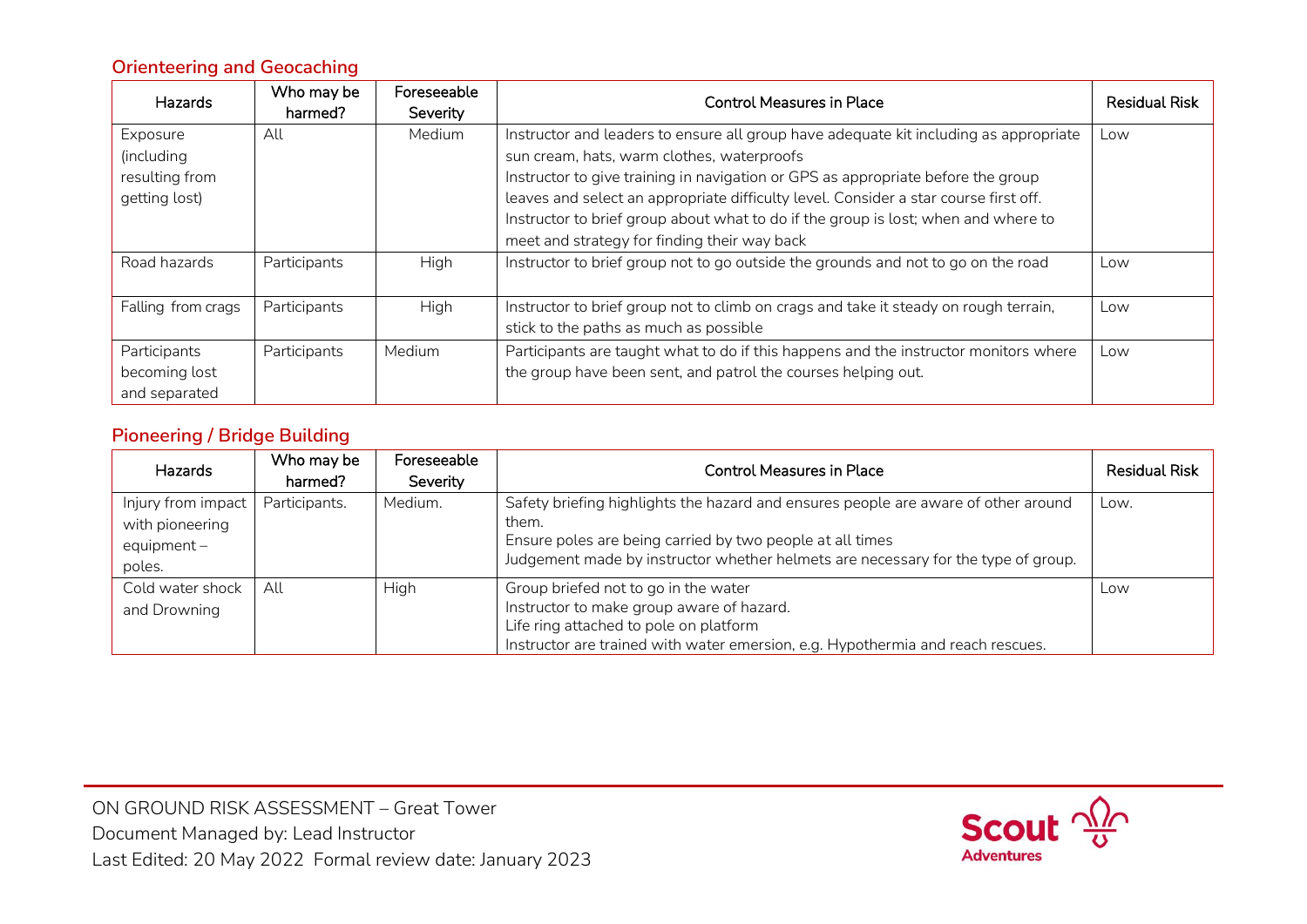# **Pond Dipping and Minibeasts**

| Hazard            | Who may be<br>harmed? | <b>Risk</b> | <b>Control Measures in Place</b>                                                    | Remaining<br><b>Risk</b> |
|-------------------|-----------------------|-------------|-------------------------------------------------------------------------------------|--------------------------|
| Cold water shock  | All                   | High        | Group briefed not to go in the water                                                | Low                      |
| and Drowning      |                       |             | Group briefed to dip from designated areas only; younger groups to remain on the    |                          |
|                   |                       |             | dipping platform with handrail                                                      |                          |
| Equipment misuse  | All                   | Medium      | Group briefed as appropriate on use of equipment                                    | Low                      |
| Individual health | Individuals           | High        | Group briefed to wash hands after activity                                          | Low                      |
|                   |                       |             | Instructor and leaders to ensure participants have appropriate medication with them |                          |
|                   |                       |             | at all times for example asthma inhaler, epipen.                                    |                          |

## **Rifle Shooting**

| <b>Hazards</b>                                                                       | Who may be<br>harmed? | Foreseeable<br>Severity | <b>Control Measures in Place</b>                                                                                                                                                                                                                                                                                                                                                                                                                                                                                                                      | <b>Residual Risk</b> |
|--------------------------------------------------------------------------------------|-----------------------|-------------------------|-------------------------------------------------------------------------------------------------------------------------------------------------------------------------------------------------------------------------------------------------------------------------------------------------------------------------------------------------------------------------------------------------------------------------------------------------------------------------------------------------------------------------------------------------------|----------------------|
| Impact from pellet.                                                                  | All.                  | High.                   | The instructor gives clear and simple instructions on the rules of the range.<br>At all time's participants are supervised by a qualified instructor.<br>Instructor checks that everyone has understood the rules before continuing.<br>Access to the range is controlled.<br>There is a solid barrier between the firing stations and access to the range.<br>Access to pellets is controlled by the instructor.<br>Signs warning people of the danger if they enter the area.<br>Physical barriers to prevent people walking in to the danger area. | Low.                 |
| Rifle being stored<br>loaded.                                                        | All.                  | Low.                    | The instructor checks at the end of the sessions that the rifle barrel is clear.<br>All rifles are stored in the broken position.                                                                                                                                                                                                                                                                                                                                                                                                                     | Low.                 |
| Loading the Rifle<br>(Danger of<br>loading whilst<br>pointing at<br>another person). | All.                  | High.                   | Instructor to give clear demonstration and instructions on the safe way in which to<br>load the rifle.<br>Instructor to supervise whilst participant are loading their rifles.<br>Participants told not to put their finger near the trigger when loading the rifle.<br>Number of people at the firing points controlled by the instructor.                                                                                                                                                                                                           | Low.                 |
| Crushed fingers.                                                                     | Participants.         | Medium.                 | Instructor demonstrates where participants are to put their hands when they are<br>loading the rifle.<br>Instructor to supervise to make sure they are following the instructions.                                                                                                                                                                                                                                                                                                                                                                    | Medium.              |
| Over shoots and<br>side shoots                                                       | All.                  | High.                   | Participants given clear instruction on the direction of shooting.<br>Range perimeter in sound condition.                                                                                                                                                                                                                                                                                                                                                                                                                                             | Low.                 |

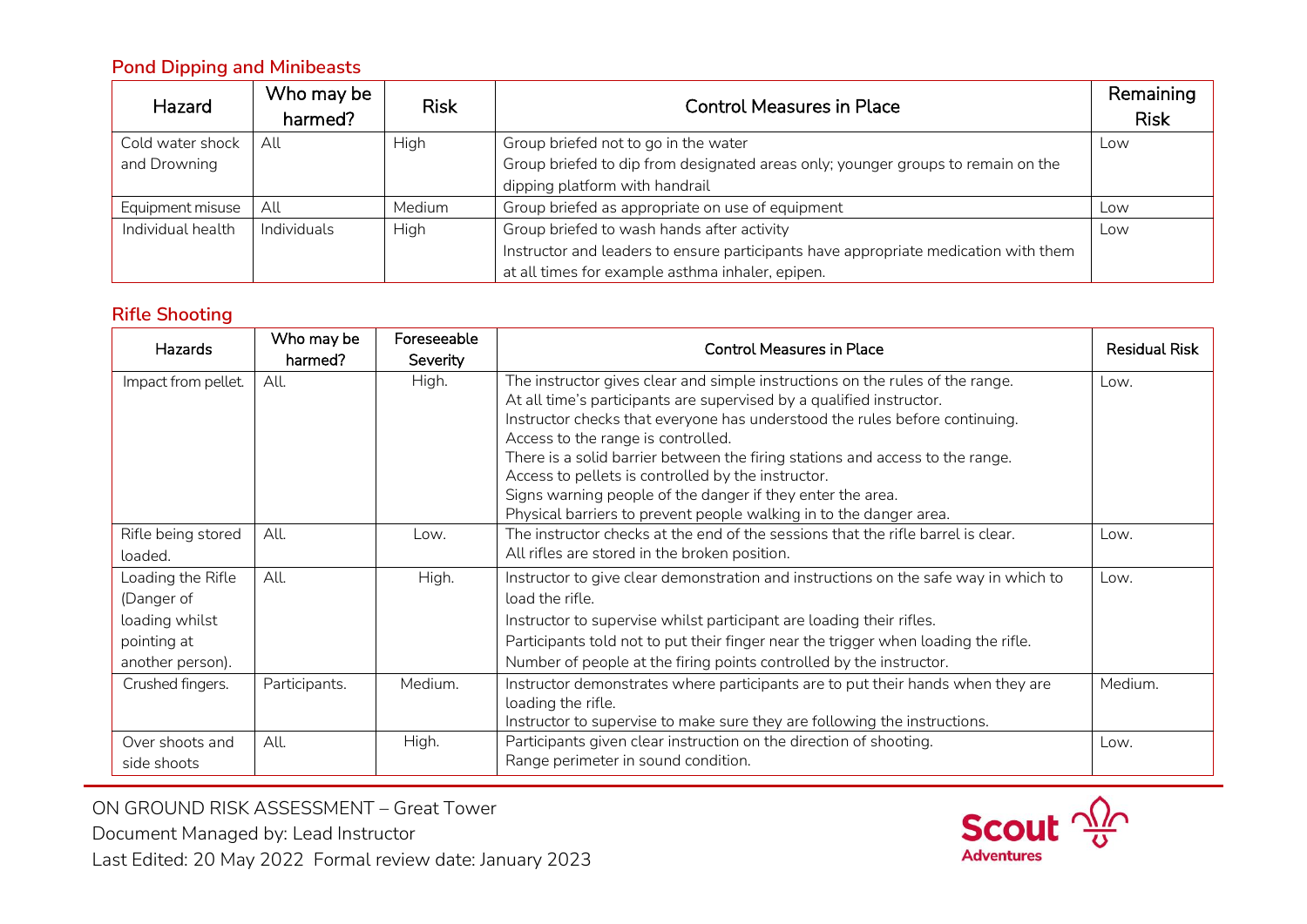| Hazards           | Who may be<br>harmed? | Foreseeable<br>Severitv | <b>Control Measures in Place</b>                         | <b>Residual Risk</b> |
|-------------------|-----------------------|-------------------------|----------------------------------------------------------|----------------------|
|                   |                       |                         | Physical Stop behind targets to stop stray pellets.      |                      |
| Unauthorised use. | All.                  | High.                   | All rifles and pellets removed from the range after use. | Low.                 |

## **Rocket Launch**

| <b>Hazards</b> | Who may be<br>harmed? | Foreseeable<br>Severity | <b>Control Measures in Place</b>                                                                                                                                                                                                                                                                                                                                                                                                                                                                     | <b>Residual Risk</b> |
|----------------|-----------------------|-------------------------|------------------------------------------------------------------------------------------------------------------------------------------------------------------------------------------------------------------------------------------------------------------------------------------------------------------------------------------------------------------------------------------------------------------------------------------------------------------------------------------------------|----------------------|
| Rocket launch  | All                   | Medium                  | Launch site and rocket orientation to take account of wind speed direction<br>Only rocket launcher may be near rocket, rest of the group to wait behind the<br>rocket in safety zone<br>Rocket to be constructed of soft material (paper, bubble wrap, tissue etc.) and no<br>sharp objects to reduce impact from collision<br>Launch zone to be laid out in unused area with clear overshoot zone clear<br>Ensure no access can be had into range zone when firing, visual observation<br>necessary | Low                  |

### **Shelter Building**

| Hazard                             | Who may be<br>harmed? | <b>Risk</b> | <b>Control Measures in Place</b>                                                                                                                                                                                                                                                                                     | Remaining<br><b>Risk</b> |
|------------------------------------|-----------------------|-------------|----------------------------------------------------------------------------------------------------------------------------------------------------------------------------------------------------------------------------------------------------------------------------------------------------------------------|--------------------------|
| Moving<br>construction<br>material | All                   | Medium      | Brief to include staying within a designated area, not running, not moving object<br>which are too big and heavy, (consider using a benchmark such as no thicker than<br>your arm) getting help with large and long objects, awareness of others and not<br>carrying too much at one time.<br>No throwing of objects | Low                      |
| Shelter collapse                   | All                   | Medium      | Instructor to visually and if necessary physically check structures for stability before<br>structure is used<br>Instructor to ensure supervision of the area and construction                                                                                                                                       | Low                      |
| Falling objects                    | All                   | High        | Instructor to check for potential deadfall in the area                                                                                                                                                                                                                                                               | Low                      |
| Scratches and<br>splinters         | All                   | Low         | Instructor to warn group about the possibility of splinters and avoid any wood which<br>looks like a hazard                                                                                                                                                                                                          | Low                      |
| Rope burn                          | All                   | Medium      | If using rope or string instructor to ensure it is being used appropriately                                                                                                                                                                                                                                          | Low                      |

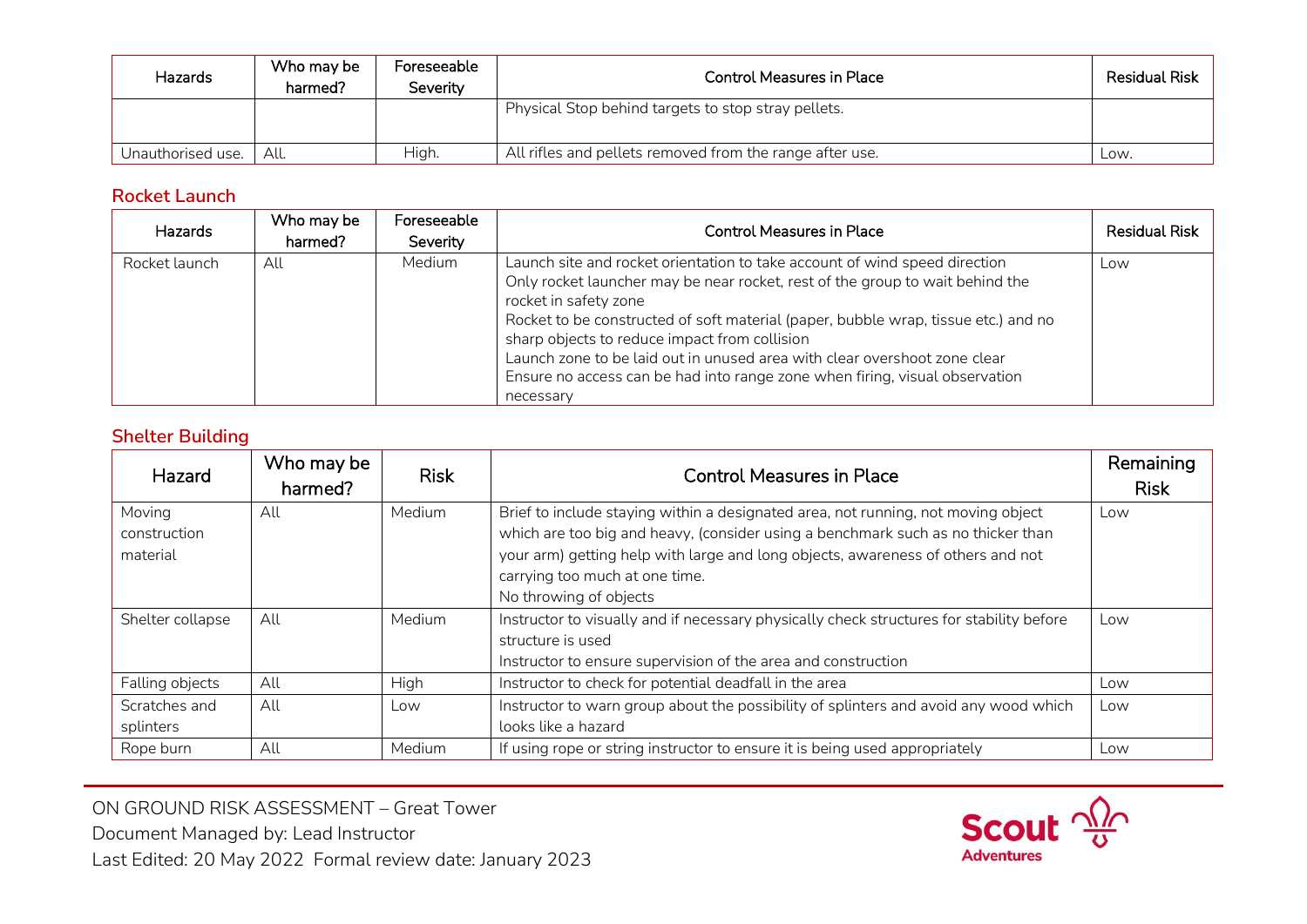### **Site Work**

| Hazard             | Who may be<br>harmed? | <b>Risk</b> | <b>Control Measures in Place</b>                                                      | Remaining<br><b>Risk</b> |
|--------------------|-----------------------|-------------|---------------------------------------------------------------------------------------|--------------------------|
|                    |                       |             |                                                                                       |                          |
| Injuries from      | All                   | High        | All materials to be stored neatly inside a build area as not to create a trip hazard. | Low                      |
| building materials |                       |             | Instructors should supervise use of paints in line with manufactures guidelines on    |                          |
|                    |                       |             | the tin.                                                                              |                          |
|                    |                       |             | Gloves to be issues to participants when moving or collecting materials.              |                          |
|                    |                       |             | All relevant PPE must be issued                                                       |                          |
| Infection          | All                   | High        | Participants to wear gloves when litter picking.                                      | Low                      |
|                    |                       |             | Any cuts should be appropriately cleaned and dressed by a first aider.                |                          |
|                    |                       |             | Participants are reminded to wash their hands after the activity.                     |                          |
| Injury from        | All                   | High        | Instructors must undergo training on how to use any tools that will be used.          |                          |
| incorrect use of   |                       |             | Correct PPE to be worn                                                                |                          |
| tools              |                       |             | High level of supervision when using tools                                            |                          |

### **Sensory Trail (Night Line)**

| Hazards           | Who may be<br>harmed? | Foreseeable<br>Severity | <b>Control Measures in Place</b>                                                                                                                                                             | <b>Residual Risk</b> |
|-------------------|-----------------------|-------------------------|----------------------------------------------------------------------------------------------------------------------------------------------------------------------------------------------|----------------------|
| Bangs and Knocks. | Participants.         | Low.                    | Participants are to be prompted to use their touch sense more when approaching<br>elements to ensure they find the correct route.                                                            | Low.                 |
| Entrapment.       | Participants.         | Medium.                 | Participants are told never to wrap ropes around their arms or any other body<br>parts.<br>Participants are told to always use the palm of their hand to feel for rope when at<br>obstacles. | Low.                 |

# **Tomahawk Throwing**

| Hazards                       | Who may be<br>harmed? | Foreseeable<br>Severity | <b>Control Measures in Place</b>                                                                                                                                                          | <b>Residual Risk</b> |
|-------------------------------|-----------------------|-------------------------|-------------------------------------------------------------------------------------------------------------------------------------------------------------------------------------------|----------------------|
| Misuse of<br>tomahawks.       | All.                  | High.                   | Instructors are adequately trained<br>Tomahawks will be kept in the box when not in use.<br>Participants are instructed that they can only use the tomahawks whilst under<br>supervision. | Low                  |
| Tomahawks in<br>target/ground | Participant           | High                    | Participants are instructed not to run on the range.                                                                                                                                      | Low                  |

ON GROUND RISK ASSESSMENT – Great Tower Document Managed by: Lead Instructor Last Edited: 20 May 2022 Formal review date: January 2023

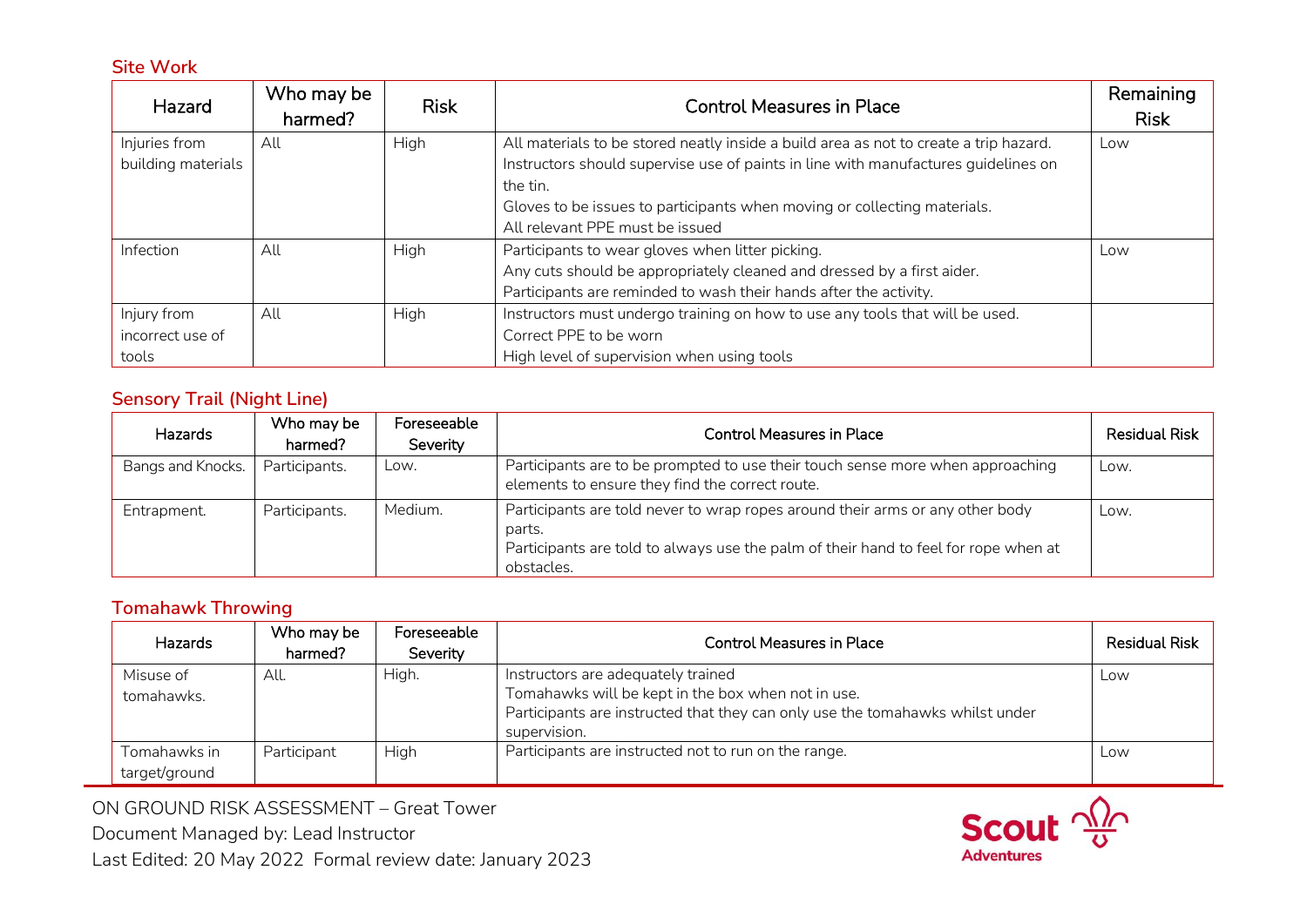| Hazards | Who may be<br>harmed? | Foreseeable<br>Severity | <b>Control Measures in Place</b>                                                                                                                                         | <b>Residual Risk</b> |
|---------|-----------------------|-------------------------|--------------------------------------------------------------------------------------------------------------------------------------------------------------------------|----------------------|
|         |                       |                         | Participants are shown how to correctly remove tomahawks from the targets,<br>ensuring they take the hawks out of the target before picking the ones up off the<br>floor |                      |

## **Wide Games**

| Hazards                                                                                                                                                     | Who may be<br>harmed? | Foreseeable<br>Severitv | <b>Control Measures in Place</b> | <b>Residual Risk</b> |  |
|-------------------------------------------------------------------------------------------------------------------------------------------------------------|-----------------------|-------------------------|----------------------------------|----------------------|--|
| All foreseeable hazards covered by generic risk assessment. Ongoing dynamic risk assessment by instructor to be used relevant to each task being completed. |                       |                         |                                  |                      |  |

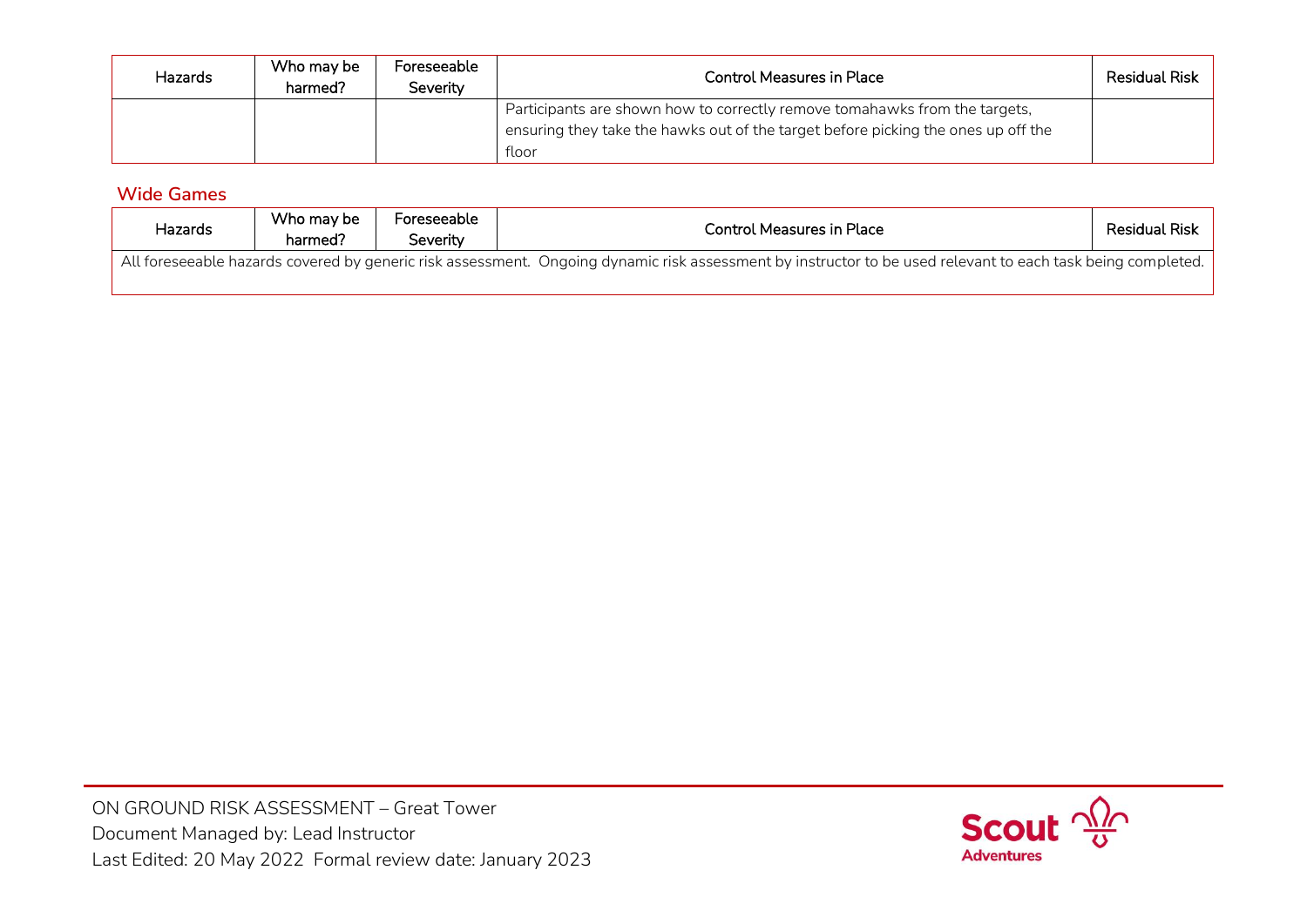# Scout Adventures - Great Tower

# **Water Activity Risk Assessments (Generic and Element Specific)**

This document contains the risk assessment and controls for each off ground activity base on the centre. It covers:

- o Raft Building
- o Coracles

To use this risk assessment:

- 1) Read the Generic off ground risk assessment, THEN
- 2) Read the Element specific risk assessment for the activity.

# **Severity Factor & Remaining Risk Assessment**

The following descriptors are used in each risk assessment. Note that a MEDIUM residual risk is used to show that a hazard still requires dynamic risk assessment within the session by the instructor.

| Level  | <b>Severity Description</b>                                      | <b>Residual Risk Description</b>                                                |
|--------|------------------------------------------------------------------|---------------------------------------------------------------------------------|
| Low    | Minor injury requiring no treatment, or simple first aid.        | Control measures have reduced the severity and/or likelihood to minimal levels. |
| Medium | Injury would require the participant to stop doing the activity; | Control measures have reduced severity and/or likelihood to an adequate level   |
|        | medical treatment is beyond the skills of a basic first aider.   | but hazard still requires dynamic risk assessment and conscious consideration.  |
| High   | Injury would require expert medical attention and/or be fatal.   | Control measures haven't reduced severity or likelihood to an acceptable level. |

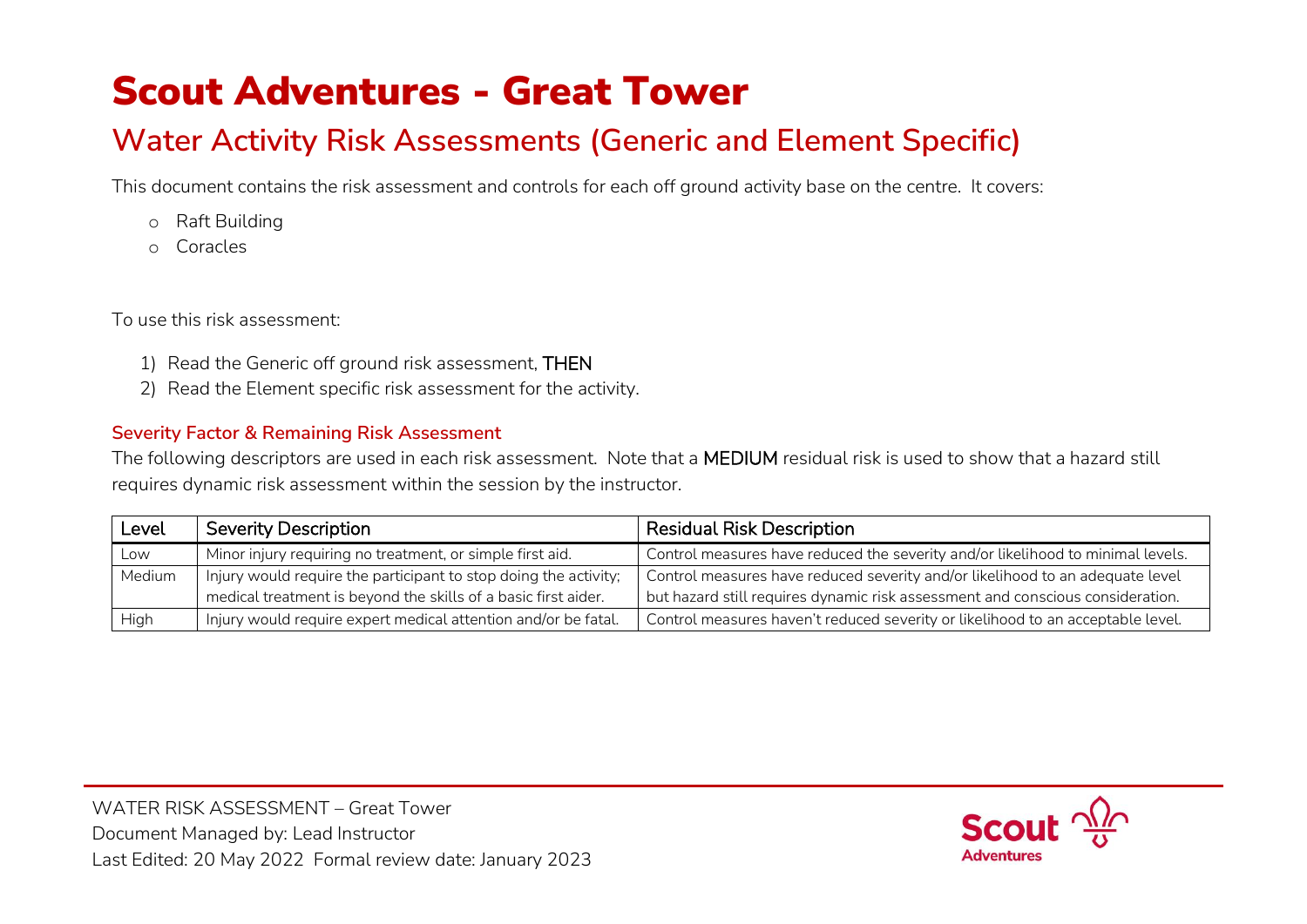# Generic Water Risk Assessment

# **Great Tower**

o This document should be used in conjunction with the Element Specific Risk Assessment for water activities.

| <b>Hazards</b>         | Who may be<br>harmed? | Foreseeable<br>Severity | <b>Control Measures in Place</b>                                                    | Residual<br><b>Risk</b> |
|------------------------|-----------------------|-------------------------|-------------------------------------------------------------------------------------|-------------------------|
| Cold Water Immersion   | Participants          | Medium                  | It is recognised that immersion may occur during some activities. Activities will   | Low                     |
|                        |                       |                         | be managed to prevent immersion in water <15°C.                                     |                         |
| (As defined at the end |                       |                         | Effective briefing and control to prevent cold water immersion.                     |                         |
| of the document)       |                       |                         | Clear information given prior to session about clothing requirements                |                         |
|                        |                       |                         | Ensure everyone dresses for the weather conditions.                                 |                         |
|                        |                       |                         | Correctly fitting buoyancy aids are to be worn by all participants.                 |                         |
|                        |                       |                         | Visually check each participant is kitted out properly.                             |                         |
|                        |                       |                         | Visually check all equipment prior to use.                                          |                         |
|                        |                       |                         | Activity Instructors will carry a knife, towing system.                             |                         |
|                        |                       |                         | Equipment inspections are carried out for boats, buoyancy aids and helmets          |                         |
|                        |                       |                         | before each use                                                                     |                         |
|                        |                       |                         | Quarterly boat and buoyancy aid inspections are completed.                          |                         |
|                        |                       |                         | Brief to include what the group needs to do in case of immersion - lie back, float, |                         |
|                        |                       |                         | control breathing                                                                   |                         |
| Group Supervision      | Participants          | Medium                  | In house training plus afloat session to operate at on site pond.                   | Low                     |
|                        |                       |                         | The session will be broken down and supervised as four phases-                      |                         |
|                        |                       |                         | 1 Planning, 2 Building, 3 Paddling the craft on the water, 4 Dismantling            |                         |
|                        |                       |                         | Phases 1, 2 and 4 may be assisted/supervised by the groups own staff                |                         |
|                        |                       |                         | When on the water there must always be a safety measure, a throw line or            |                         |
|                        |                       |                         | rescue pole. Instructor to walk alongside the raft so they are nearby should        |                         |
|                        |                       |                         | anyone fall in.                                                                     |                         |

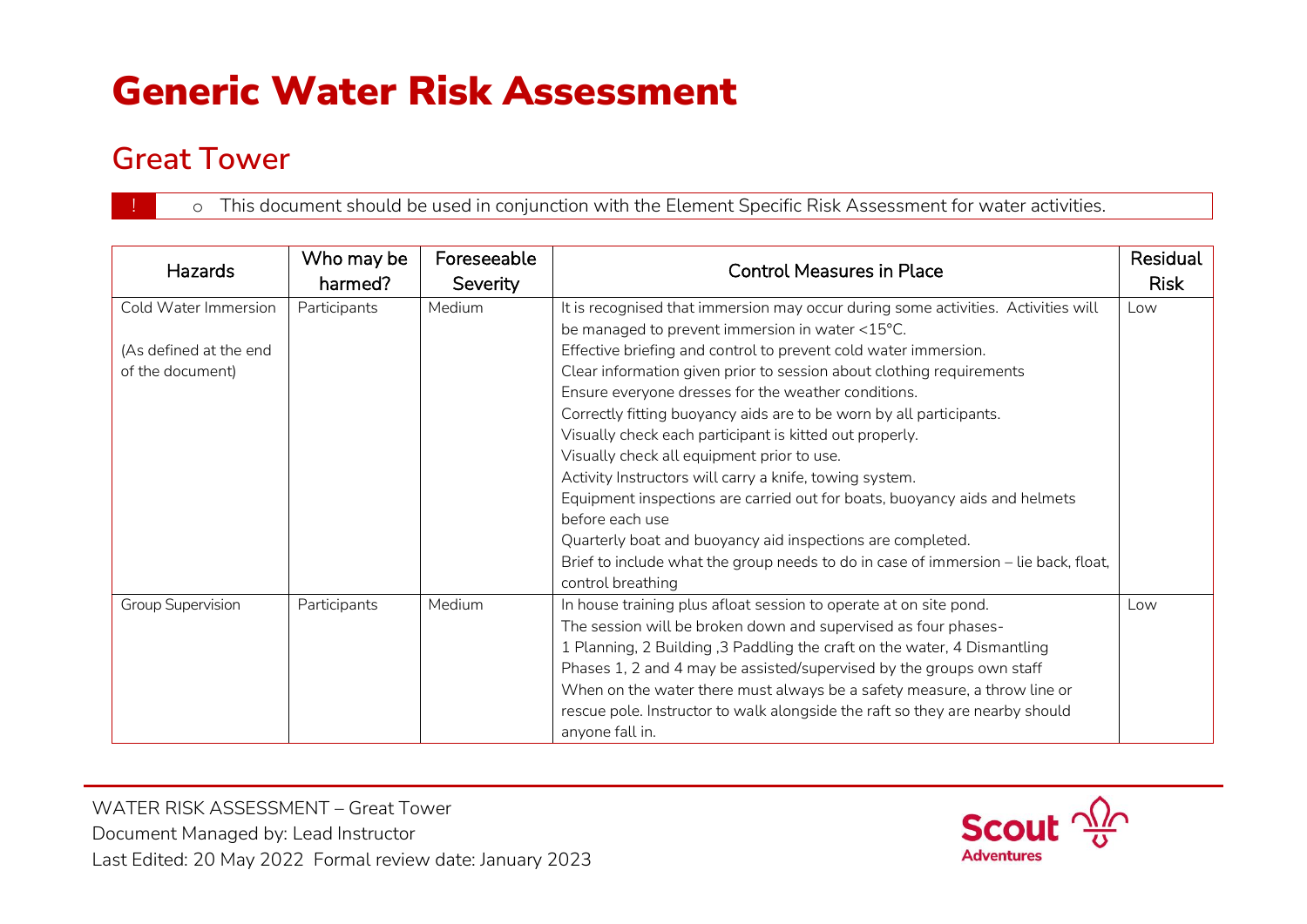| Hazards                | Who may be<br>harmed? | Foreseeable<br>Severity | <b>Control Measures in Place</b>                                                   | Residual<br><b>Risk</b> |
|------------------------|-----------------------|-------------------------|------------------------------------------------------------------------------------|-------------------------|
| Poor instruction,      | All                   | Medium                  | Staff will receive site specific training for the environment within which they    | Low                     |
| supervision or         |                       |                         | operate and hold the necessary external qualifications. The safety and quality of  |                         |
| knowledge from staff.  |                       |                         | these activities are validated externally by AALA, RYA and or BC where             |                         |
|                        |                       |                         | necessary                                                                          |                         |
| Inexperience of group  | Participants          | Medium                  | An activity safety briefing is delivered to help orientate guests and identify any | Low                     |
| and or group behaviour |                       |                         | particular hazards.                                                                |                         |
|                        |                       |                         | Behaviour monitored and managed appropriately, vigilance of all staff from start   |                         |
|                        |                       |                         | to end of session.                                                                 |                         |
|                        |                       |                         | Constant line of sight will be kept when on the water.                             |                         |
|                        |                       |                         | Clear responsibilities are outlined to all groups.                                 |                         |
|                        |                       |                         | The instructor and group leader will communicate to understand who is              |                         |
|                        |                       |                         | responsible for the group at all times.                                            |                         |
| Collision with paddles | Participants          | Medium                  | Participants instructed in correct paddling technique.                             | Low                     |
| and craft              |                       |                         | All participants to wear a helmet.                                                 |                         |
|                        |                       |                         | Instructors monitor group behaviour while on session.                              |                         |
| Entrapment             | Participants          | High                    | Staff trained in the event of entrapment.                                          | Medium                  |
|                        |                       |                         | Knife kept with instructor in case of entrapment.                                  |                         |
| Strains, sprains and   | Participants          | Medium                  | Instruction in safe manual handling will be given                                  | Low                     |
| soft tissue injury     |                       |                         | Helmets when used worn for whole session.                                          |                         |
|                        |                       |                         | An appropriate warm up will be undertaken. Activities will be varied to avoid      |                         |
|                        |                       |                         | excessive strain                                                                   |                         |
|                        |                       |                         | Paddles with damaged blades or shafts not to be used.                              |                         |
|                        |                       |                         | Boats with protruding screw head/bolts should not be used.                         |                         |
| Effects of the weather | All                   | Medium                  | Obtain a weather forecast.                                                         | Low                     |
|                        |                       |                         | The weather and water conditions are constantly monitored.                         |                         |
|                        |                       |                         | Assess whether group will be able to cope with any wind. Be aware of the           |                         |
|                        |                       |                         | effect of an offshore wind.                                                        |                         |
|                        |                       |                         | Be aware of the effect of wind chill.                                              |                         |
|                        |                       |                         | Adapt the activity accordingly or run an alternative if necessary.                 |                         |
|                        |                       |                         | Groups will be advised on appropriate clothing.                                    |                         |
| Illness                | All                   | Medium                  | Check cuts etc. are covered with water proof plasters.                             | Low                     |

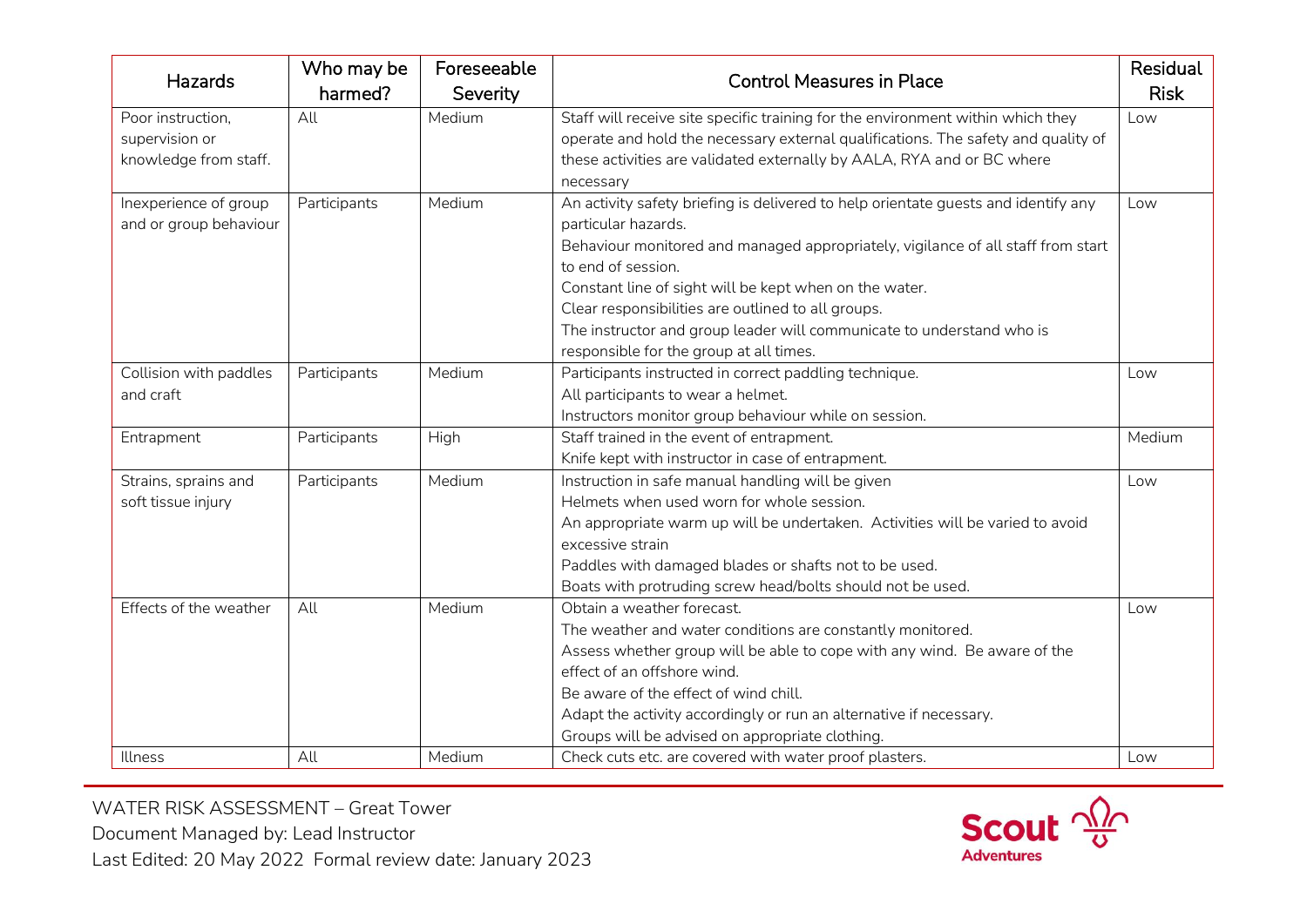| <b>Hazards</b>    | Who may be   | Foreseeable | <b>Control Measures in Place</b>                                                  | Residual    |
|-------------------|--------------|-------------|-----------------------------------------------------------------------------------|-------------|
|                   | harmed?      | Severity    |                                                                                   | <b>Risk</b> |
|                   |              |             | Check medical requirements and essential medication is accessible.                |             |
|                   |              |             | Ensure protection from the weather (heat and cold).                               |             |
| Unauthorised use  | Participants | Medium      | The instructor will ensure all equipment is returned to the correct storage area  | Low         |
|                   |              |             | All equipment secured when not in use.                                            |             |
|                   |              |             | Equipment will not be left unattended by the instructor or responsible adult      |             |
|                   |              |             | unless safely/securely stored.                                                    |             |
| Health issues     | Participants | Medium      | All groups are required to provide information about significant medical          | Low         |
|                   |              |             | requirements and will ensure that any essential medication is accessible.         |             |
| Participants with | Entire Group | Medium      | Prior to session, check Cinolla booking system or consult Lead Instructor for     | Low         |
| additional needs  |              |             | information. During activity, consult visiting Leader for advice and information. |             |
| Slips and trips   | All          | Medium      | Brief participants on no running areas                                            | Medium      |
|                   |              |             | Participants briefed of slip hazard when wet and to take care.                    |             |

### **Cold water immersion definition**

The immediate effects of sudden immersion in cold water (<15°C, 59°F) can be a debilitating short duration (approximately 2 – 3 min) reflex response called *cold shock*. In some individuals this response may include life-threatening respiratory and cardiovascular effects.

The respiratory effect involves quick onset (<30 seconds) uncontrollable rapid breathing, which impairs breath holding and facilitates aspiration of water (which can lead to drowning). The cardiovascular response involves an immediate constriction (closure) of the blood vessels near the surface of the body, an increase in heart rate, and a surge in blood pressure. These factors may lead to incapacitation from a cardiovascular accident, such as heart attack or stroke, and/or death from drowning following aspiration (Golden & Tipton 2002).